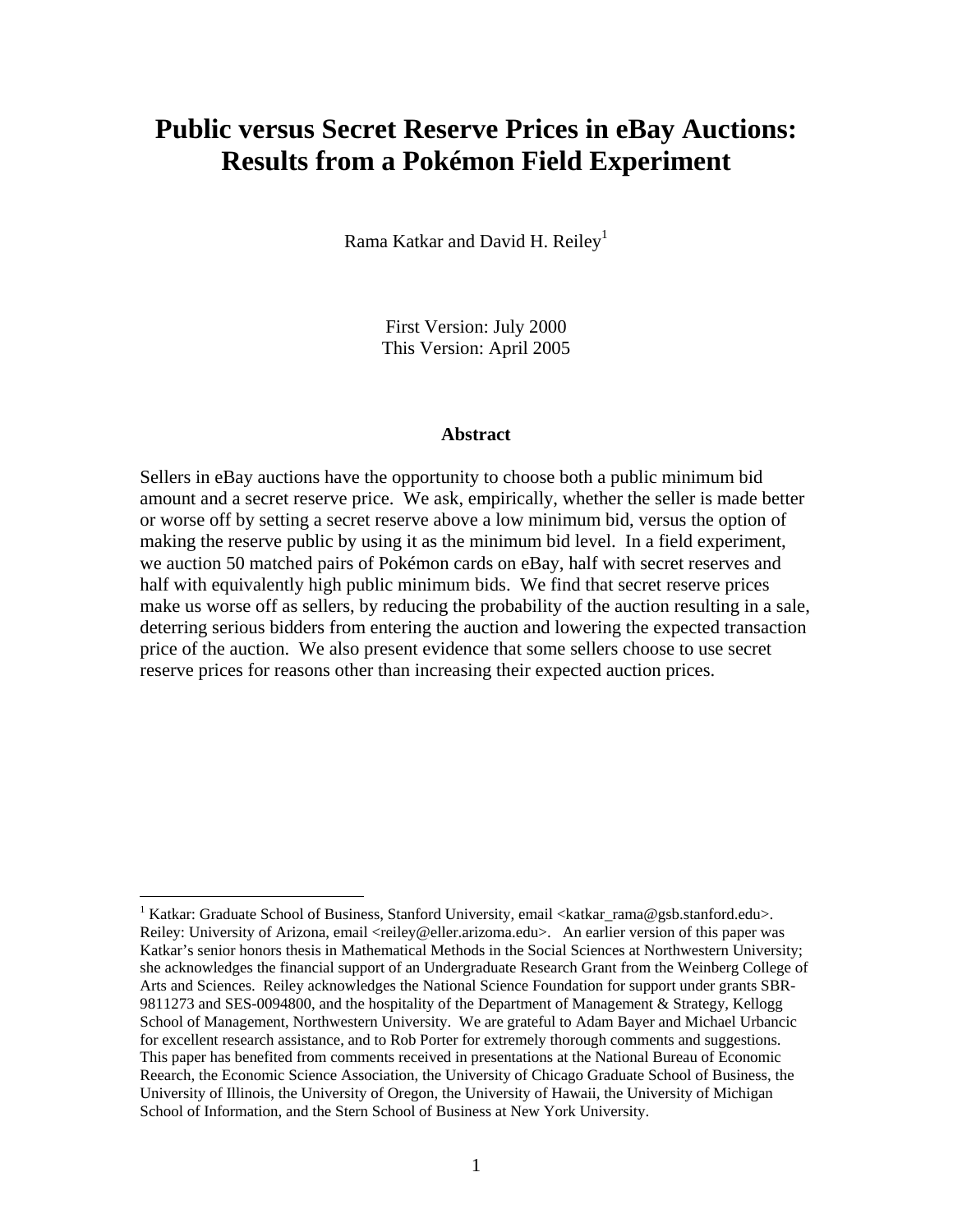### **1. Introduction**

<u>.</u>

Online-auction services such as eBay allow sellers to specify a number of different parameters when listing an item for auction. Among these are the number of days the auction will take place, the level of the opening bid, and the amount of a secret "reserve price" below which the seller will not sell the item. In this paper, we investigate the effects of setting a reserve price higher the opening bid amount. Does the use of a reserve price increase seller revenues relative to the use of a public minimum bid with no reserve?

Online commerce presents economists with exciting opportunities to conduct field experiments (see, for example, Lucking-Reiley (1999), Reiley (2005)). Rather than waiting passively for firms and consumers to generate data that may or may not contain the exogenous variation required to test a theory, the researcher can participate actively in a market to conduct a controlled experiment specifically designed to answer the question of interest.<sup>2</sup> In this paper, the question is whether the use of a secret reserve price affects seller revenues and/or the probability of selling a card. Our experiment involves auctioning 50 matched pairs of Pokémon cards on the eBay Web site. Within each pair, we auctioned one card with a nontrivial minimum bid X but no reserve, and the other card with a trivial opening bid but a reserve price of X. By carefully controlling the experiment in this manner, we can isolate the effect of the secret reserve.

Field data on online auctions are quite plentiful, with publicly available information on hundreds of thousands of auctions closing each day on eBay alone.<sup>3</sup>

 $2<sup>2</sup>$  Laboratory experiments, with induced values for fictitious goods, have also been used to investigate a wide variety of hypotheses from auction theory. See Kagel (1995) for a review.

<sup>&</sup>lt;sup>3</sup> Lucking-Reiley (2000a) surveys online-auction institutions as of 1998-99. One of the most important developments in online auctions since the conclusion of that survey has been the introduction of online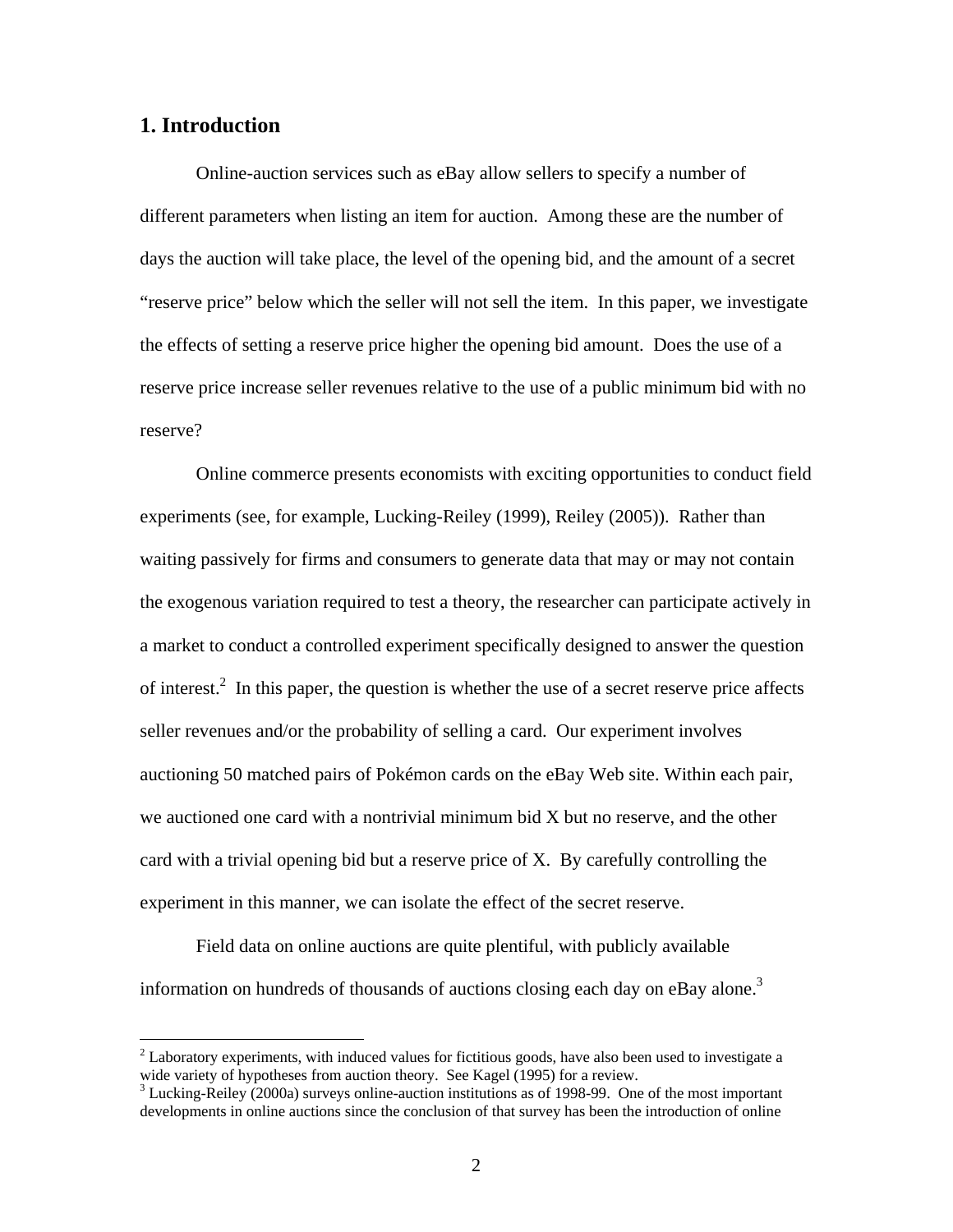Indeed, a variety of authors have begun to exploit this rich source of data to investigate economic questions. For example, Lucking-Reiley, *et al* (2004), Hauser and Wooders (2005), and Melnik and Alm (2002) examine the effect of eBay "feedback ratings" on the final auction price. Roth and Ockenfels (2002) show that the auction's closing rule has significant effect on bidders' strategic timing of bids, while Wilcox (1999) focuses on how the timing of bids varies with bidders' experience. Easley and Tenorio (2004) quantify the amount of jump bidding present in online retail auctions. However, we note here that some questions cannot be easily answered with existing field data, no matter how vast the quantity of data may be.

In particular, the question of secret reserve prices is quite difficult to study with data on eBay auctions run by other sellers, for several reasons. First, it can be very difficult to find two auctions where everything is held constant except the use of a reserve price. Even if one tries to find two auctions for exactly the same good, the auctions will likely differ slightly in characteristics (two cards may not be in exactly the same condition, be described somewhat differently, have different shipping costs, involve very different seller feedback ratings, etc.). Second, even if one found a sample of auctions with minimal noise in these extraneous variables (and minimal possibility for omittedvariable bias), one still cannot collect perfect information on the main variable of interest. When a seller uses a secret reserve price, an outside observer can never know for sure the exact amount of the reserve.<sup>4</sup> One can only observe a lower bound on the reserve price in

payment services such as Paypal and Billpoint, which make it possible for individual sellers to accept credit-card payments without having to obtain a formal merchant agreement. This speeds up payments relative to the alternative system of having the buyer mail a check to the seller.

<sup>&</sup>lt;sup>4</sup> It might be possible to learn the exact amount of the secret reserve if the data were obtained directly from eBay, which has been assembling a data warehouse for statistical research. Unfortunately, eBay's data warehouse does not currently include information on the actual item that was auctioned, because the description of the item would take up too much space in the database (personal communication with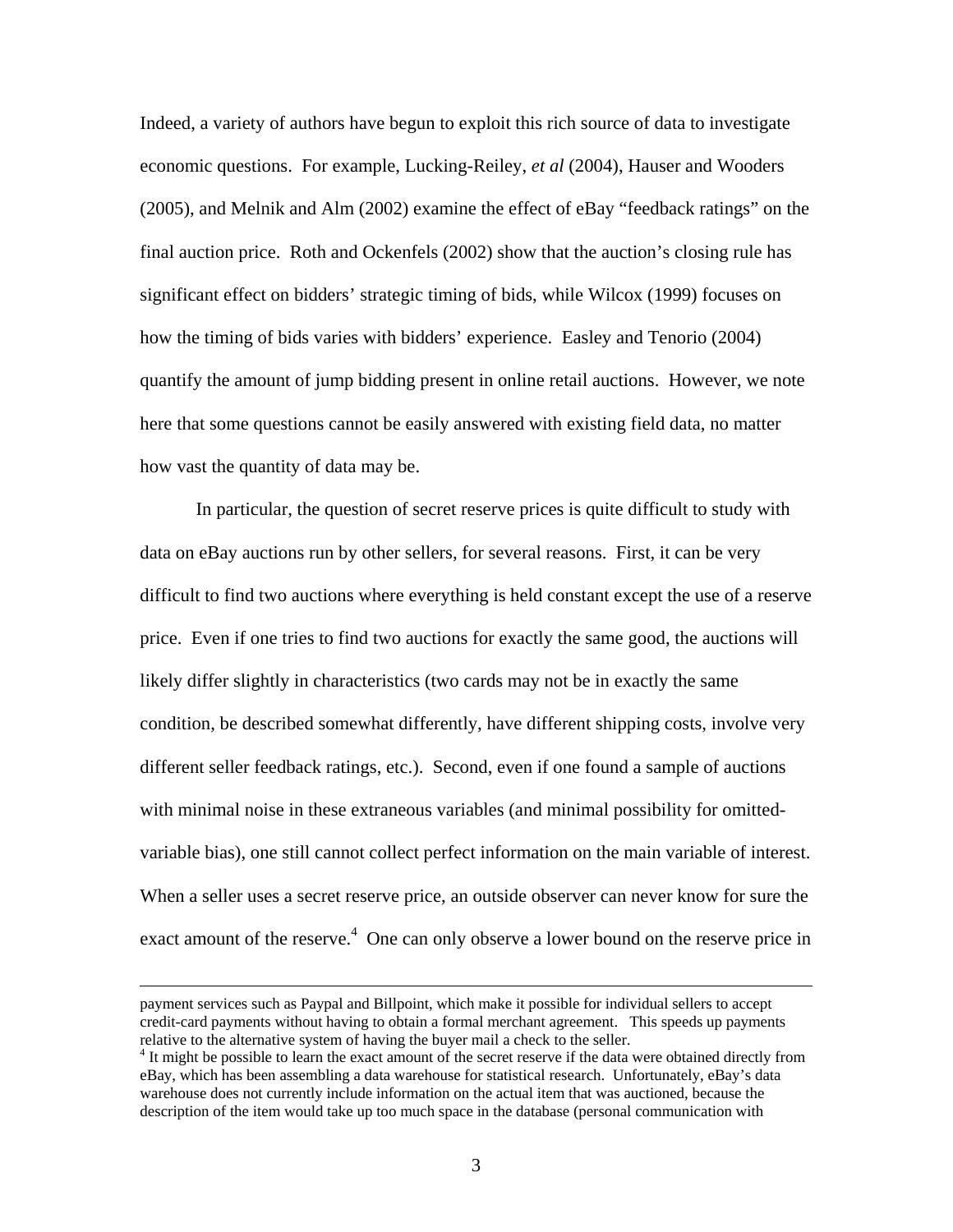an auction where the reserve was not met, and an upper bound in an auction where the reserve price was met. One could in principle get more information by observing exactly when the auction switched from the status of "the reserve has not yet been met" to "the reserve has been met," but eBay's public bid history does not record this information.

Bajari and Hortaçsu (2003) provide an indirect measurement of the effects of secret reserve prices in eBay auctions. In a sample of 407 eBay auctions of uncirculated and proof coin sets, they observed 14% of items to have had a secret reserve. The secretreserve items featured lower minimum bids than the other auctions (28% of book value versus 69% of book value), and were less likely to result in a sale (49% versus 84%). Both the minimum bid amount and the presence of a secret reserve tend to be associated with fewer bidders in an auction, though the latter effect is not statistically significant. Though these reduced-form results are interesting, it is hard for Bajari and Hortaçsu to determine the precise effects of the secret reserve price, because the reserve-price amounts are set endogenously by the sellers but unobserved by the researchers. They write, "Since eBay does not divulge the secret reserve price at the close of the auction, we cannot compare the secret reserve prices to minimum bid levels in ordinary auctions," and they can only "conjecture that secret-reserve price levels are, on average, higher than the minimum bids in ordinary auctions."

With enough data and enough identifying econometric assumptions, one could conceivably tease out an empirical measurement of the reserve-price effect from eBay field data. Indeed, Bajari and Hortaçsu present the above results as part of a larger effort to provide a structural econometric model of bidding. Such structural models have to

Michael Dearing, eBay's Director of Strategic Planning, November 2000). Thus, even though the data on reserve prices and bids might in principle be available from eBay, a study of reserve prices would be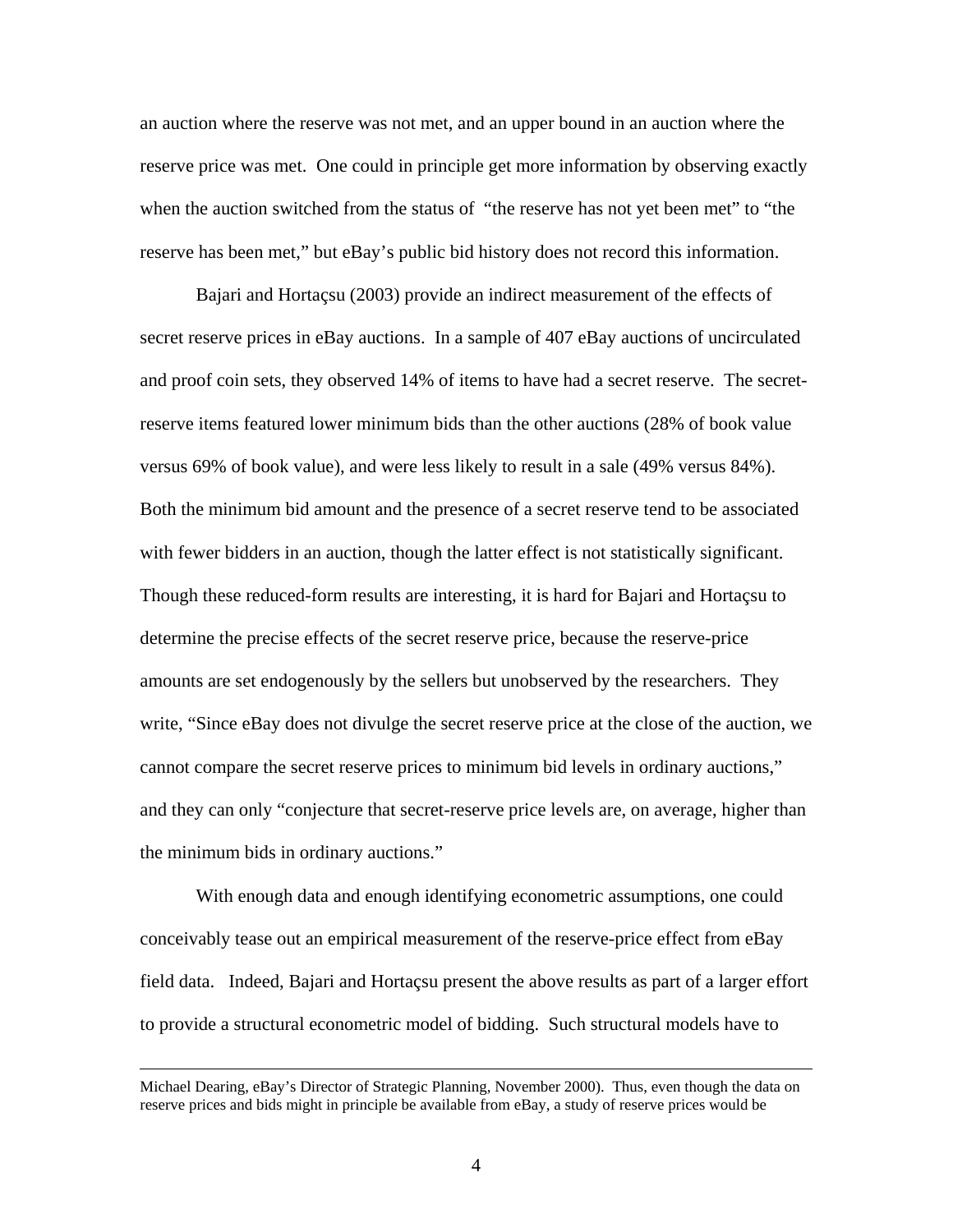make strong identifying assumptions in order to recover economic unobservables (such as bidders' private information about the item's value). For example, Bajari and Hortaçsu assume that the unobserved secret reserve-price amounts are set as if they were bids from an independent bidder. By contrast, our own research project is much less ambitious, as we focus only on the effect of secret reserve prices. Our experiment allows us to carry out this measurement in a manner that is a simple, direct, and assumption-free as possible. We not only observe the levels of reserve prices, but control them (and the other attributes of our auctions), helping us to establish conclusive empirical evidence even from a relatively small data set (100 observations). While we have designed this experiment to answer a question that we find economically interesting in its own right, we also hope that such experiments may prove useful to researchers trying to build structural models of market behavior, by providing consistency checks on some of the implications of their models.

The remainder of this paper is organized as follows. Section two considers the arguments for and against the use of secret reserve prices by sellers, both in the academic literature and in actual sellers' discussions. Section three provides details of our experimental design, including the relevant eBay institutional details. Section four presents our empirical results, and section five concludes.

### **2. Secret Reserve Prices**

Secret reserve prices have been used in auctions for many years. In a brick-andmortar auction house such as Sotheby's, the bids continue increasing until the point when no bidder is willing to raise the current bid higher. But if this bid amount does not

hindered by a lack of data on what the goods are worth.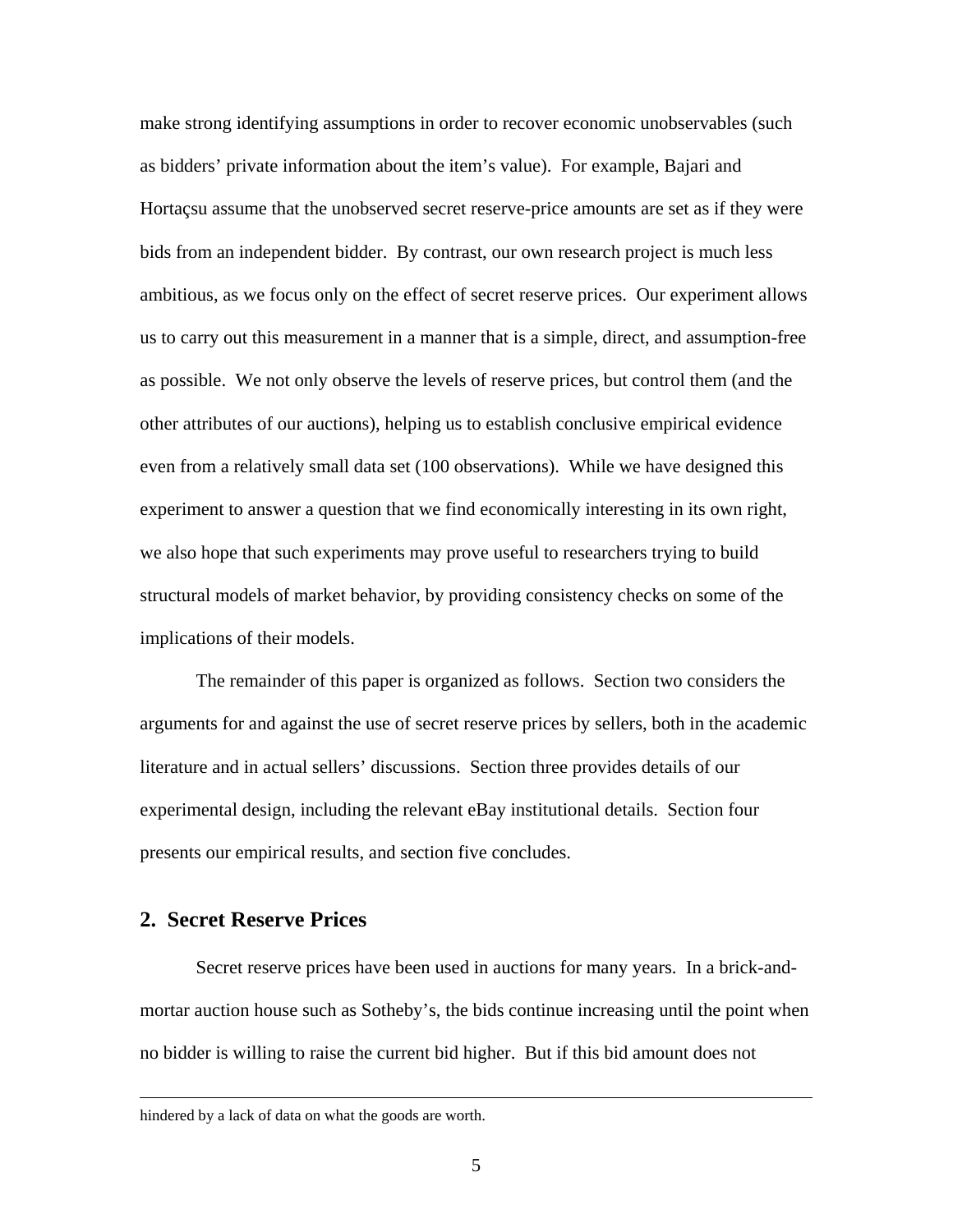exceed a reserve price that may be specified in advance by the seller, the auctioneer will refuse to "hammer down" the good, and it will not be sold to the highest bidder. No bidder knows in advance the amount of the secret reserve, and in fact no one knows for sure whether there is a reserve price at all. EBay similarly allows sellers to keep reserveprice amounts secret, but they do inform bidders whether or not a reserve price is in effect. When the seller specifies a secret reserve price, the auction begins at the opening bid amount with a public indication on its Web page that "the reserve price has not yet been met." Though eBay's computer accepts no bids at amounts less than the public minimum bid, it does accept bids less than the unknown secret reserve. As bidding proceeds, the current high bidder's identity and bid amount are updated, and if the reserve price is finally exceeded, the reserve price messages changes to "the reserve price has been met."<sup>5</sup> Auctions without reserve prices have no such message, so that bidders know in such a case that a sale will definitely occur at the high bid price.

Using a secret reserve price in an eBay auction entails an extra fee for the seller. For all auctions, as described in Lucking-Reiley (2000a), eBay charges sellers both a listing fee based on the greater of the minimum bid or the reserve price, and a "final value fee" equal to a percentage of the final sale price. An additional fee is assessed by eBay in cases where seller chooses a secret reserve price and the auction does not result in a sale: \$0.50 for reserves less than \$25, or \$1.00 for reserves greater than \$25. This fee, added

 $\overline{a}$ 

<sup>&</sup>lt;sup>5</sup> One other effect of the reserve price shows up in the use of "proxy bidding" on eBay (Lucking-Reiley (2000b)). The proxy-bidding system keeps secret the highest amount actually submitted by the high bidder, and instead makes the current high bid equal to one increment over the amount of the second-highest bid. The exception is when a reserve price is involved. If the current high bid is below the reserve price and a bidder submits a new amount that happens to exceed the reserve price, the high bid becomes one increment above the reserve (as if the reserve were a bid).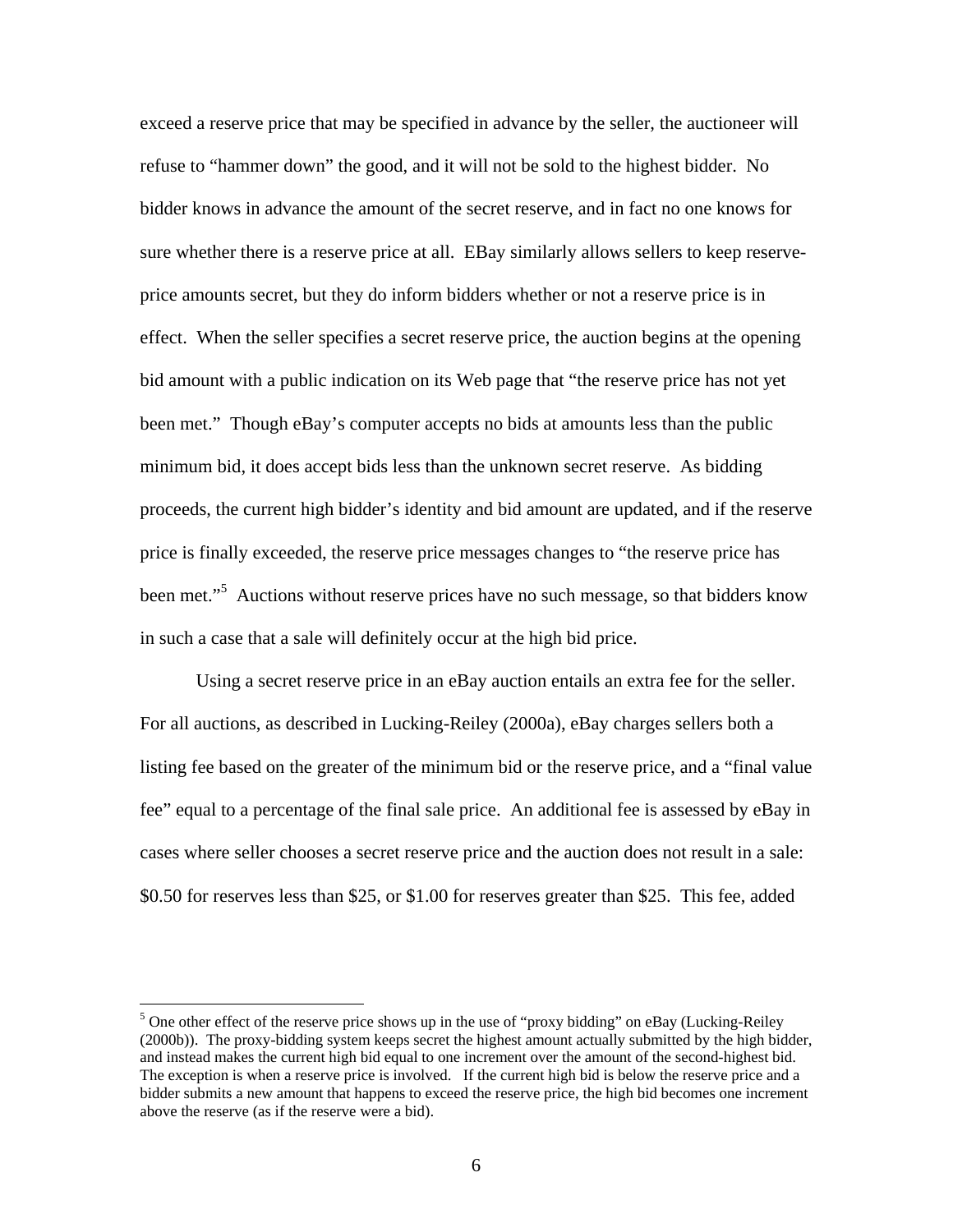by eBay in 1999, appears designed to discourage eBay sellers from using high secret reserve prices in their auctions.

Why would sellers want to use secret reserve prices? A reserve can increase a seller's expected profit by raising the winner's bid (as if the reserve were a more aggressive second-highest bidder), even though it may sometimes cause the good to go unsold. $<sup>6</sup>$  However, this explanation is as true for announced reserve prices (i.e., public</sup> minimum bids) as it is for secret ones; it begs the question of why the seller might choose to make her reserve price amount secret.

The most common argument in favor of a secret reserve appears to be that a high public minimum bid tends to scare away potential bidders, which may result in the good not being sold at all. By contrast, a low opening bid (with a high secret reserve price) can grease the wheels of bidding, building up bidding "momentum" that can propel the price past the amount of the secret reserve. On eBay's community message boards, for example, we observed one experienced user<sup>7</sup> stating that reserve prices "are simply a form of marketing strategy," which can get better results because "high minimums get fewer bids." Kaiser and Kaiser, in *The Official eBay Guide to Buying, Selling, and Collecting Just About Anything* (1999), explain the philosophy as follows: "A high minimum bid is a turnoff even to bidders willing to pay full market price. Set your reserve and start the bidding low. Bidders are likely to bid early or track your item. Such auctions can generate a lot of curiosity, which can translate into bids."

<u>.</u>

 $6$  Reiley (2005) discusses an experiment that demonstrates the effects of announced reserve prices in online first-price sealed-bid auctions. 7

EBay user **oscarsale@ixpnet.com**, with a feedback rating of 417, placed this message on Mon, 08 May 2000 08:45:34 –0700.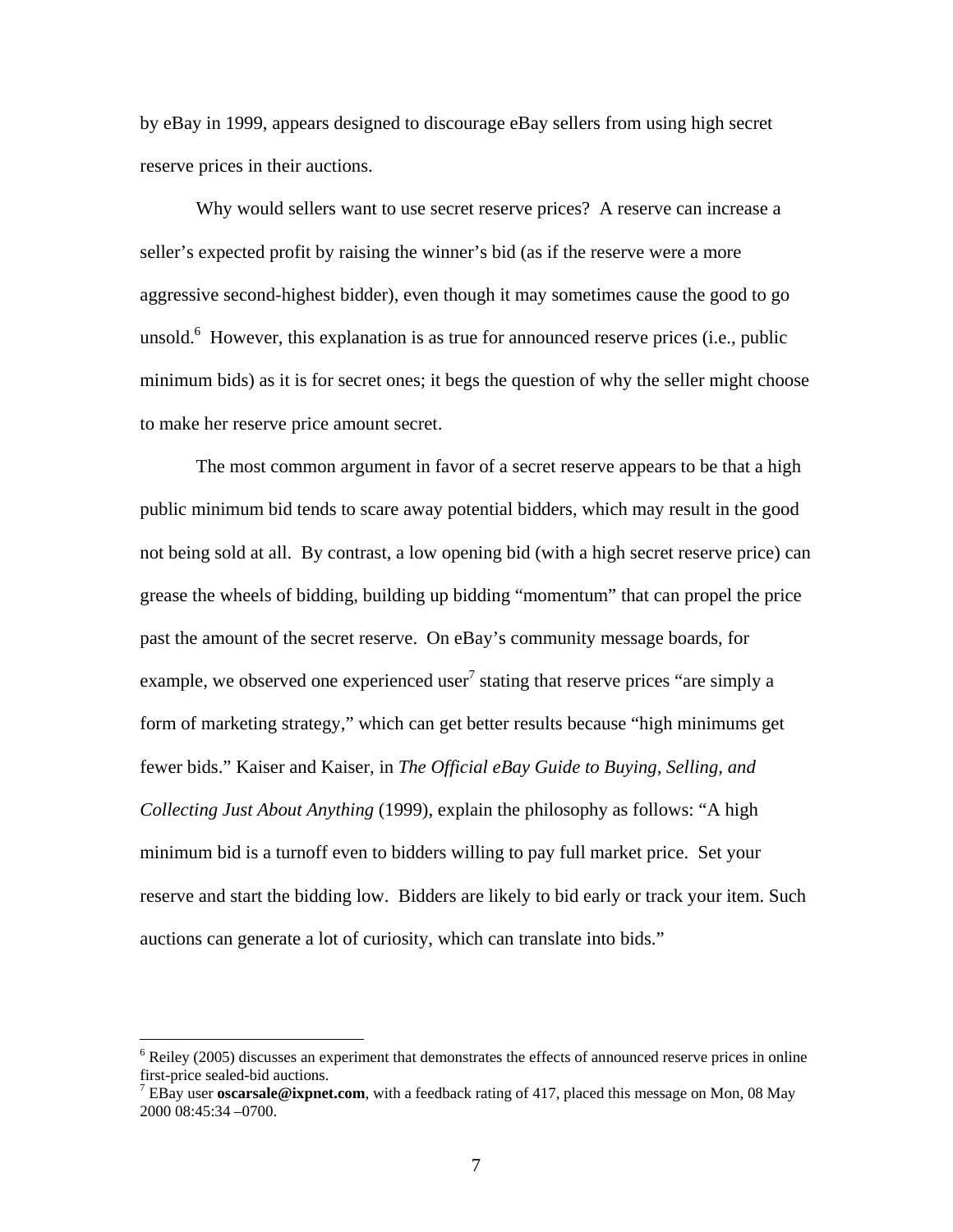This reasoning appears to rely on a proposed psychological effect, that bidders can get "caught up in the bidding" at low bid amounts, and end up bidding more than they would have if the bidding had started relatively high. While this "getting caught up" reflects the stated beliefs of a number of bidders and psychologists (see, e.g., Ku, Malhotra, and Murnighan (2004)), we have not yet seen this effect documented convincingly through actions rather than just words (i.e., observed behavior rather than self-reported introspection by bidders).

Vincent (1995) gives a slightly different explanation for the use of secret reserve prices, using a model of rational bidders. Vincent considers a situation where bidders uncertain about their own valuations for the good, and bidders' signals are positively correlated with each other (frequently called the "common values" or "affiliated values" model in the auction literature). He relies on results from Milgrom and Weber (1982), who show that in affiliated-values environments, the seller's expected revenues are enhanced by providing as much information as possible about values to the bidders. Vincent observes that an auction with a low minimum bid and a high secret reserve can provide more information to bidders than an auction with a high minimum bid. When the auction starts at a high minimum bid X, Joe Bidder may be unwilling to meet the minimum bid when no one has yet bid on the item, because he fears the winner's curse. But when the auction starts at a low minimum and other bidders begin to submit bids, Joe then has the opportunity to observe a lower bound on what other bidders are willing to pay. Observing this bidding protects him from the winner's curse, and therefore makes him more likely to bid above the amount X. The key observation in his model is that an auction with a substantial public minimum bid suppresses more bid information than does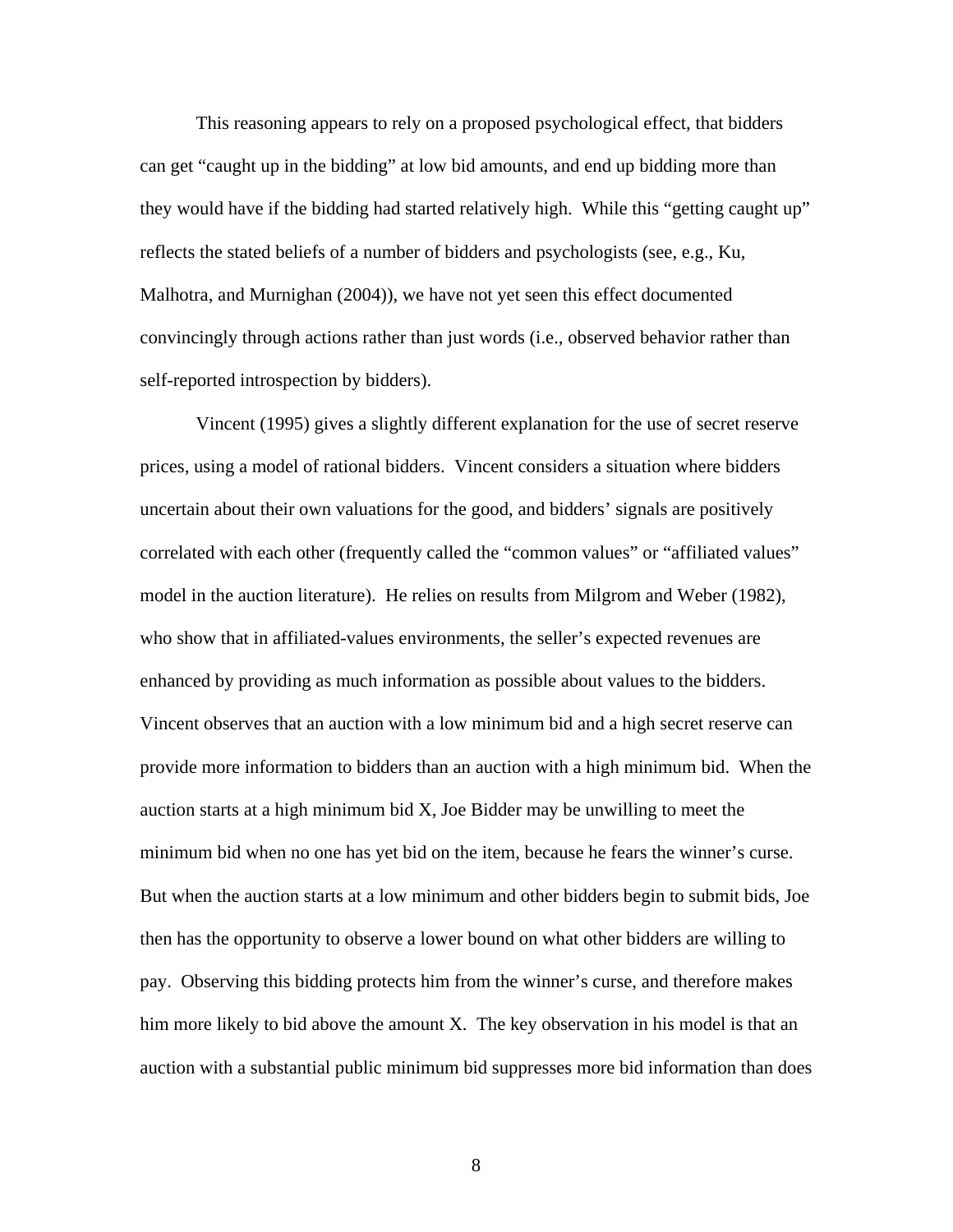an auction with a secret reserve price. Although Vincent's model provides the same outcome as the psychological model of "bidding momentum" described above, it reaches the outcome in almost the opposite manner. Vincent relies on the idea that bidders bid conservatively in order to avoid the "winner's curse," while the psychological explanation relies on the idea that bidders bid too aggressively when they get "caught up" in the heat of bidding.

We are not so ambitious as to try to distinguish between these two observationally equivalent<sup>8</sup> models. Instead, we test their shared implicit assumption that secret reserve prices actually do produce higher expected revenues. We feel it is not obvious which selling mechanism is optimal, because we observe considerable disagreement about the subject of reserve prices on eBay's message boards. Although some sellers appear to use reserves quite frequently, others do not. User **joeeaglefeather** wrote, "as a seller, i am FORCED to use them on rare occasion to protect an item from being GIVEN away," but also indicated that "as a buyer i LIKE reserve auctions…. they 'turn off' a lot of my competitive bidders."9 User **mikejock** appeared to empathize with **joeeaglefeather**'s competitors, writing that "using a reserve price and a separate beginning bid is pretty damn STUPID. It not only waste bidders time, but is also an insult."<sup>10</sup> Similarly, user **bowerbird-oz** indicated that "I usually hit the back button when I see a reserve auction, especially those which start at \$2. Can't be bothered wasting my time, I used to bid on

 $8$  If the value of the item could be observed after the auction, the two models might be empirically distinguishable. Vincent's model predicts conservative bidding, so that the auction price should be below the winner's realized value. Depending on the psychological assumptions, the "momentum" model might well predict overbidding relative to realized value.

<sup>&</sup>lt;sup>9</sup> EBay user **joeeaglefeather**, no feedback profile available, placed this message on Thu, 11 May 2000 14:19:22 –0700.

 $10$  EBay user **mikejock**, with a feedback rating of 26, placed this message on Fri, 05 May 2000 12:04:07 – 0700.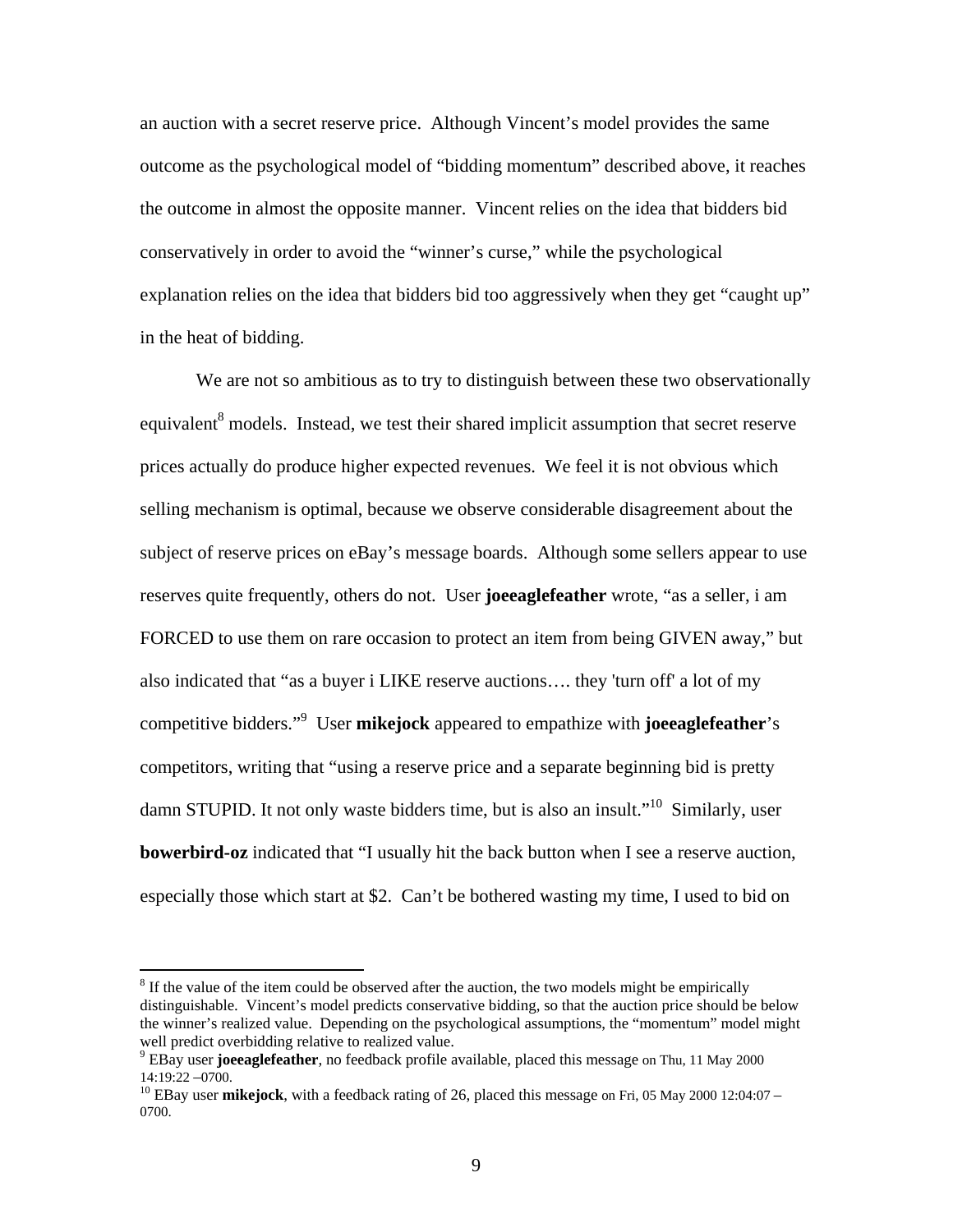them and found every time that the reserve was way above what I was willing to pay."<sup>11</sup> He also indicated that when acting as a seller he never used secret reserves, for fear of deterring bidder participation. It seems the presence of a secret reserve may be capable of the same entry-deterring effects ascribed above to the presence of high minimum bids.<sup>12</sup> To the extent that secret reserve prices deter entry as described by these eBay bidders, it seems possible that, contrary to the theories advanced above, the use of a secret reserve price could actually hurt the seller.<sup>13</sup>

To our knowledge, there has not yet been a direct, quantitative measurement of the effects of secret reserve prices in any auction market. We aim to provide such a measurement.

## **3. Experimental Design**

1

For our experiment, we chose to auction matched pairs of cards from the Pokémon trading-card game, which has been the focus of one of the largest collectible toy crazes of 1999 and 2000.<sup>14</sup> Introduced in early 1999, Pokémon game cards appeal both to game players and to collectors. Over 50 million cards, bearing individual names

<sup>&</sup>lt;sup>11</sup> EBay user **bowerbird-oz**, with a feedback rating 460, placed this message on Mon, 08 May 2000 05:25:16 – 0700.<br><sup>12</sup> We should note that the current bid (equal to the minimum bid if there have not yet been any bids) is

visible to bidders as they browse lists of auctions on eBay. However, the presence of a secret reserve price is not revealed until the user clicks on that auction listing to view the full auction page. This might lead toward high opening bids having more entry-deterrent effects than reserve prices do, because noticing the reserve implies a higher level of involvement in the auction. Of course, the relative size of the effect ought to depend on the bidders' beliefs about how high the secret reserve is likely to be; if bidders (like **mikejock** above) expect reserves to be outrageously high, then secret reserves might deter more entry than public

ones.<br><sup>13</sup> In some affiliated private-value auction models, it is possible for revenues to decrease in the number of bidders, so the effect on revenues is ambiguous. Pinske and Tan (2005) show that reducing the number of bidders can increase revenues even in situations where bidders' values are privately known, a result previously known to have been true for common-value models (see, for example, Klemperer, 1998).<br><sup>14</sup>Pokémon happens to be published by Wizards of the Coast, maker of the first collectible trading-card

*Magic: the Gathering*, whose cards were featured in earlier online auction field experiments; see Lucking-Reiley (1999), Reiley (2005). Wizards of the Coast is now a fully-owned subsidiary of Hasbro, Inc.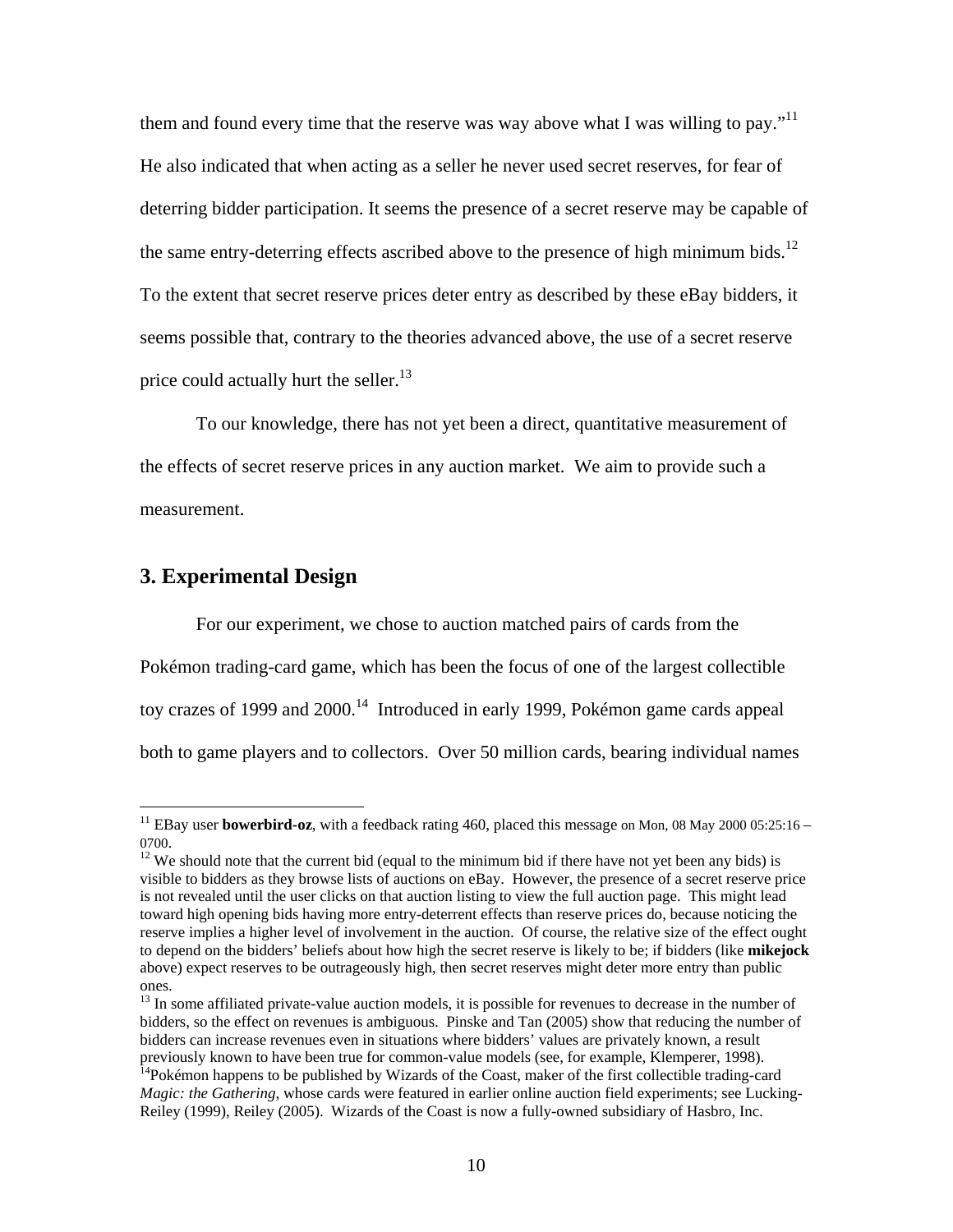such as Charizard, Pikachu, and Magneton, were sold by November 1999.<sup>15</sup> The cards come in both Japanese-language and English-language versions, in different sets of cards (Basic Set, Jungle, Fossil, etc.), and in both limited "first editions" and "unlimited editions" (a distinction primarily of interest to collectors). Within an edition, some cards are designated rare, some uncommon, and some common. Especially rare are "holofoils," printed on special foil paper, together with a few special promotional cards not sold in the ordinary editions. For the experiment, we chose 50 matched pairs of cards with values high enough to attract bidder interest on eBay. Our cards were all either promotional, rare first edition, rare unlimited edition, rare holofoil, or uncommon firstedition cards. Our purchase prices at the local card store ranged from \$1.50 to \$25.00 per card, with a mean of \$7.19 and a median of \$6.00. We made sure that each card we purchased was unplayed and in excellent condition (without scratches, tears, or nicks).

We conducted our auctions on eBay in April 2000. We created a set of HTML descriptions of the cards to post in their eBay auction listings. The descriptions used for each card in a pair were identical, and all followed roughly the same scheme. We stated that we were willing to sell to bidders in the United States or Canada, and that we would accept as payment a personal check, cashier's check, or money order. In addition, consistent with a number of other card auctions taking place on eBay at the time, we stated that the winning bidder could choose one of two shipping options: USPS First Class Mail for an additional \$0.70 per shipment or USPS Priority Mail for an additional \$3.20 per shipment. We described the card's edition, rarity, and exact condition, and posted a scanned digital photograph of the card. EBay included an automatic link on each auction page to all other auctions we were running concurrently, as well as to our

<sup>15 &</sup>quot;Pokemania vs. Globophobia," *The Economist*, Nov. 20, 1999.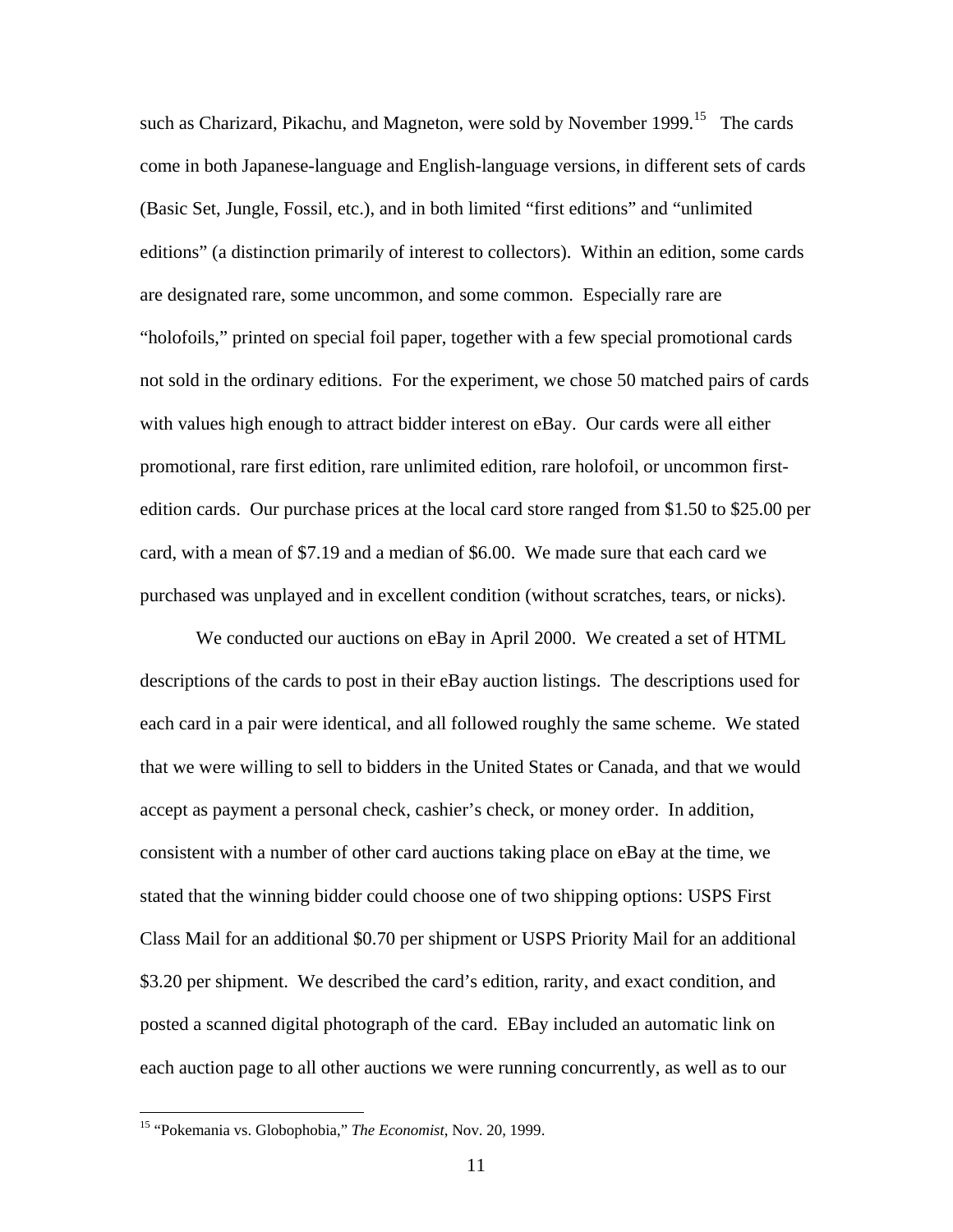personal eBay "me" page, as we ran all of these auctions under the same eBay username (**rka469**). We concluded with a notice that we intended to use data on bids for academic research, and provided contact information for questions or concerns.

Each card was auctioned twice, once with a public reserve and once with a secret reserve. We started the first fifty auctions on a Sunday between 7pm and 9pm Eastern time,<sup>16</sup> with each auction scheduled to last exactly seven days. Each of the fifty cards was unique. We divided the sample of fifty in half, attempting to make the two groups' distributions of card values as similar as possible. Twenty-five cards (set SP) had a minimum bid of \$0.05 and a secret reserve price equal to 30% of the card's book value, $^{17}$ while the other twenty-five (set PS) had a minimum bid of 30% of the card's book value and no secret reserve price. The mnemonics PS and SP are intended to remind the reader which cards had the public minimum bid (P) first and the secret reserve price (S) second, and vice versa. The reserve prices in set SP had a mean of \$2.40 and a median of \$2.10, while the minimum bids in set PS had a mean of \$2.19 and a median of \$1.80. (See Figure 1 for histograms of these two distributions.) By splitting the sample in half like this, we were able to design the experiment to control for other effects that might vary over time (such as general shifts in demand or supply for these types of cards).

 $\overline{a}$ 

because this guide did not list every single card we purchased (in particular, it excluded special promotional cards), we also used our actual purchase prices as a guide. In general, the book values were slightly higher than the prices we paid in a card store, and card store prices were quite a bit higher than the auction prices we saw for these cards on eBay. For holofoil and promotional cards, we found that the Value Guide prices were generally either missing or were considerably higher than the actual prices we paid, so for these cards we used the purchase prices as our measure of book value. (Of the fifty cards, we had twelve holofoils and four promotional cards.) The purpose of collecting book values was merely to help us come up with a reasonable reserve price level – one that was substantial enough to affect bidding, but not so high as to completely suppress all bidding. We aimed to have the proportion receiving bids above the reserve be more than 50% but less than 100%, and indeed the overall proportion turned out to be 59%.

<sup>&</sup>lt;sup>16</sup> Because many bids tend to be received at the very end of an eBay auction (Bajari and Hortaçsu (2003), Roth and Ockenfels (2000)), we attempted to maximize participation by starting and ending the auctions at a time when bidders in all four primary U.S. time zones were likely to be at home and awake. 17 Our primary source for book values of the cards was the *Collector's Value Guide: Pokémon*. However,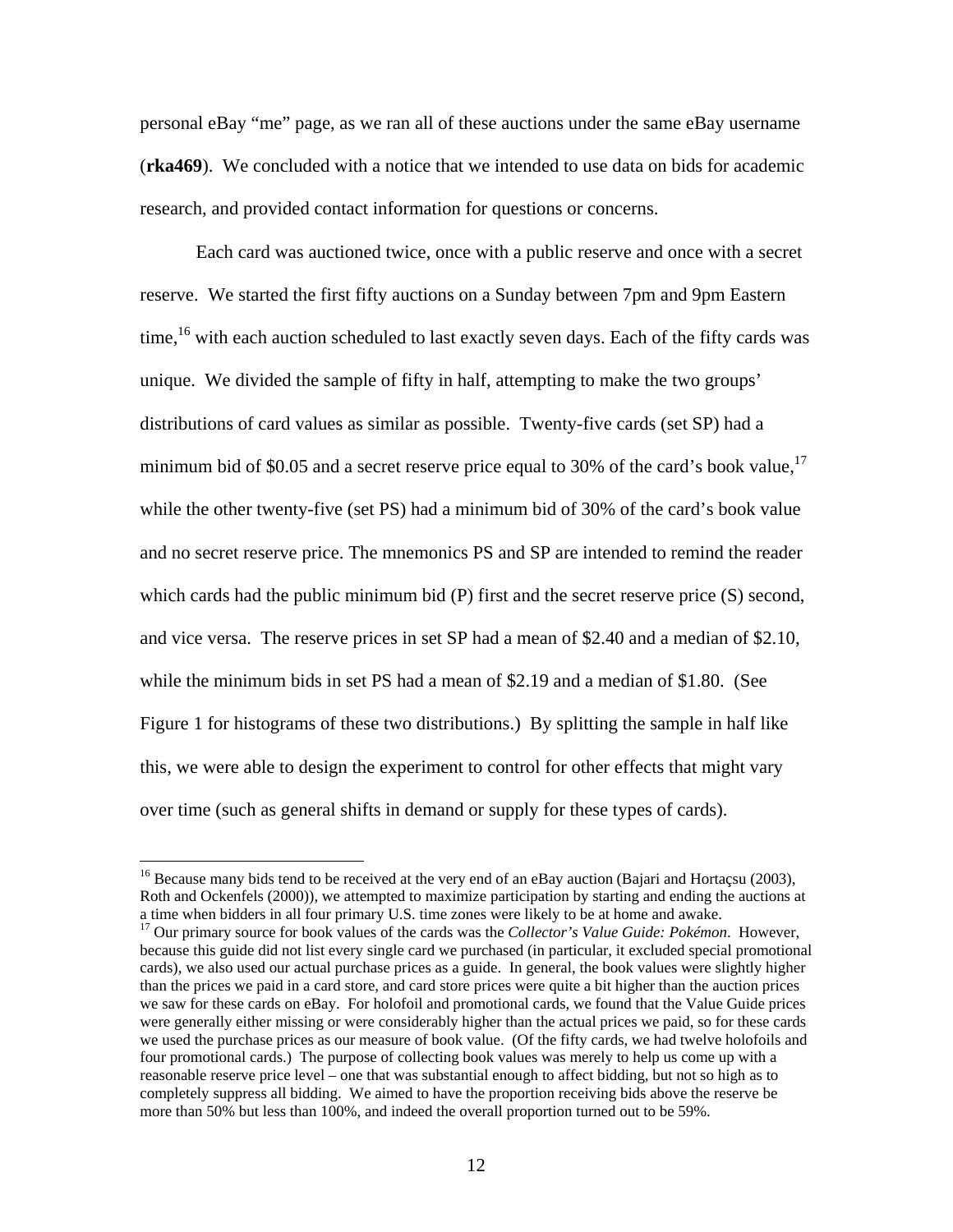We waited one week after the end of the first group of auctions before starting the second group. Again, the auctions began (and ended) on a Sunday between 7pm and 9pm Eastern time. This time, set PS had a \$0.05 minimum bid and a secret reserve equal to 30% of book value, while set SP had a minimum bid equal to 30% of book, but no reserve. We use numbers to refer to the first and second auction of each card set, thereby distinguishing our four different experimental treatments. For example, "Treatment PS1" refers to the auctions with public minimum bids for card set PS, with public minimum bids, while "Treatment PS2" refers to the auctions with secret reserve prices for the same cards. Table 1 summarizes this experimental design, and provides some descriptive statistics.

At the end of an auction, eBay informed us via email of the results of our auction, along with contact information for the winning bidder. We contacted winning bidders via email and arranged for them to send payment for the cards they had won. After receiving a payment check in the mail, we put the cards in protective packing, and shipped the cards using the bidder's preferred shipping method.<sup>18</sup>

In an attempt to keep the environment constant between the two sets of auctions in the experiment, we asked each of the winning bidders to refrain from entering feedback information about us on eBay, at least until after the date when our final auctions would be over. Most bidders were very cooperative, but one zealous bidder must have forgotten. On the Wednesday of the second set of auctions, probably the day that this winner received his card shipment from us in the mail, we found that our

 $\overline{a}$ 

 $18$  We were somewhat surprised how often bidders chose to pay an extra \$2.50 for priority mail, even on purchases of only a few dollars. Furthermore, several bidders urged us to sign up for Paypal (see footnote 1) in order to accept instantaneous payments via credit card, to speed up the transaction process relative to the mailing of checks. The speed of completing a transaction is highly valued by some eBay participants.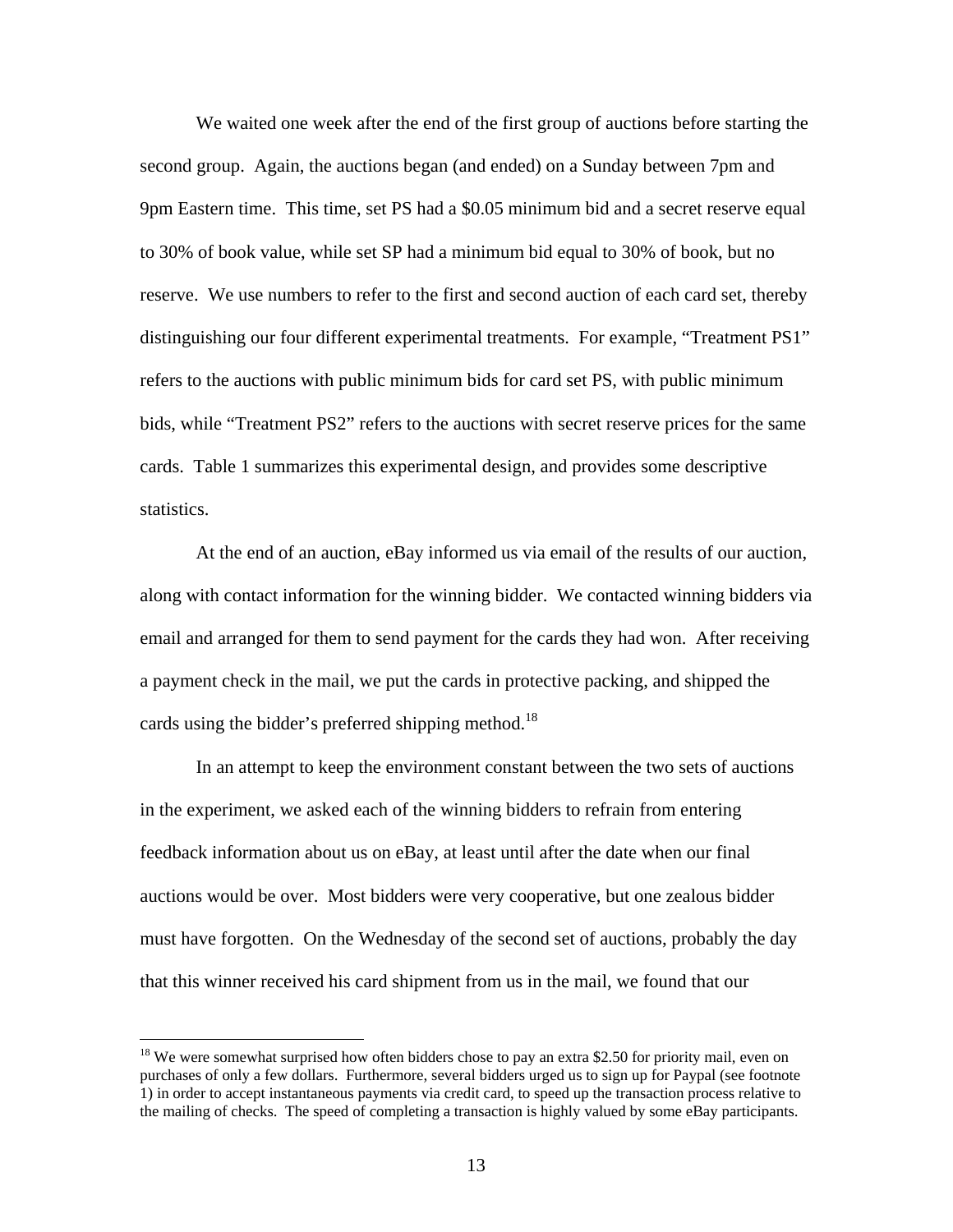feedback rating had increased from 0 to 1, with a message stating, "Praise: Prompt, friendly, very dependable… Thanks!! AAA +++." While we appreciated the sentiment of his message, we would have preferred to avoid it for purposes of the experiment. Fortunately, our experiment was designed to be able to control for differences between the two weeks of auctions, by splitting our sample in half and using the opposite time ordering between the two experimental samples. As we shall see below, the prices we received in the second week of auctions (when our feedback rating was 1) tended to be higher overall than the prices we received in the first week (when our feedback rating was  $(0)$ ,<sup>19</sup> but our design still allows us to isolate the effects of the secret reserve price.

### **4. Results**

 $\overline{a}$ 

We measure the effects of a secret reserve price (relative to an equivalent public reserve) on three different independent variables: the probability of the auction resulting in a sale, the number of bids received, and the price received for the card in the auction.

### **4.1. Probability of Sale**

Our first question is whether secret reserve prices affect the probability of sale. If secret reserve prices, coupled with trivially low opening bids, tend to encourage bidder entry and more aggressive bidding, they should result in a higher probability of sale. By contrast, if they discourage entry relative to auctions with public minimum bids, they should result in a lower probability of sale.

<sup>&</sup>lt;sup>19</sup> Lucking-Reiley *et al* (2004) find an effect of negative feedback ratings on auction prices for Indian-head pennies, but they find no statistically significant effect of positive ratings. By contrast, Houser and Wooders (2005) and Melnik and Alm (2002) find significant effects of both positive and negative feedback ratings, in auctions for Pentium III chips and U.S. gold coins, respectively.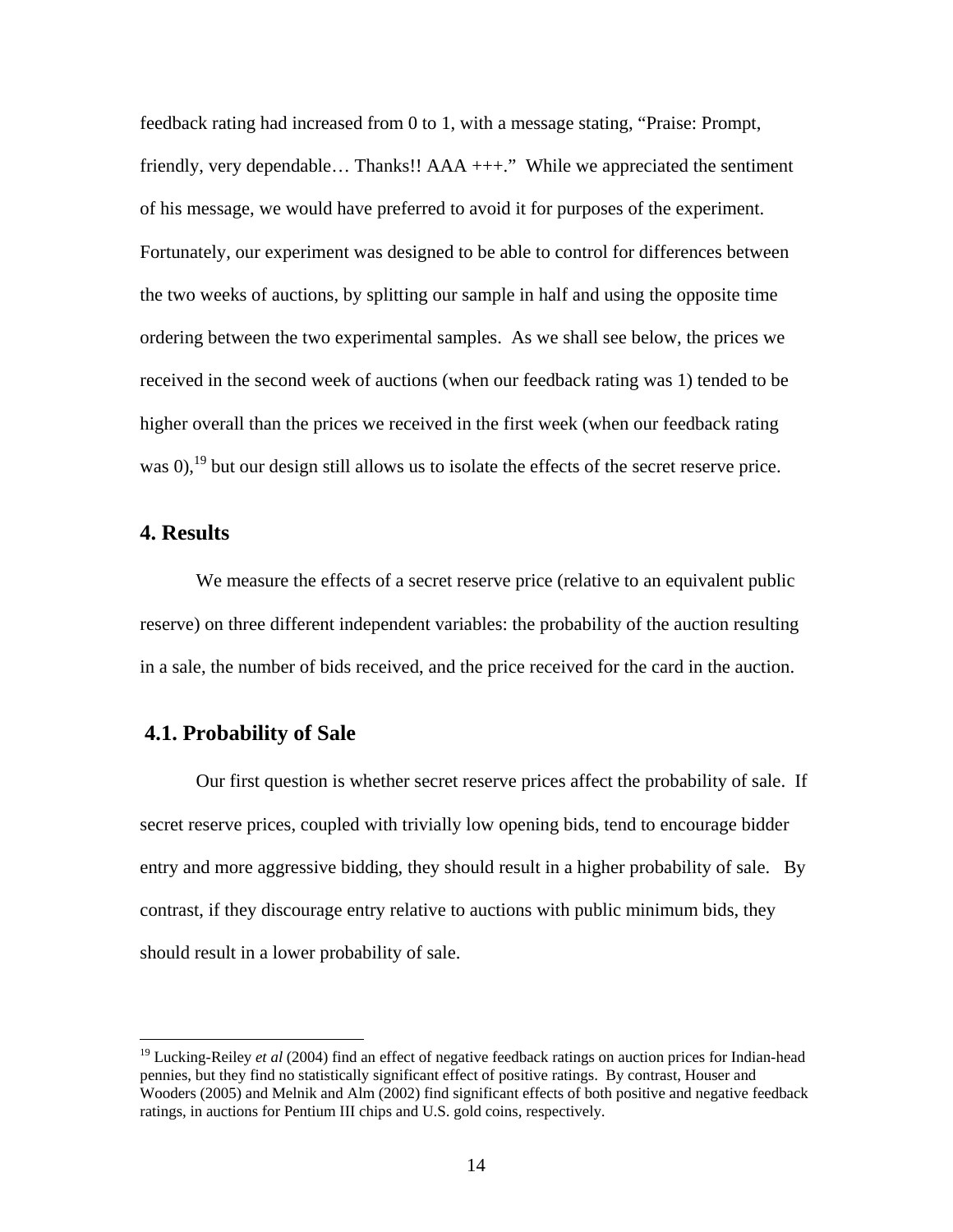In the first round of auctions, 14 of 25 cards sold in the public-reserve format, while 10 of 25 sold in the secret-reserve format. In the second week of auctions, 22 of 25 public-reserve cards sold, compared with 13 of 25 secret-reserve cards. Thus, both the secret reserve price and the time ordering of the auctions appear to have separate effects on the probability of sale. The percentage of public-reserve auctions ending in a sale is 72%, while the corresponding figure for secret-reserve auctions is only 46%. This difference is quite statistically significant, with a p-value of 0.0061. There is a difference almost as great between the auctions in the first week (48% sold) and the auctions in the second week (70% sold), a difference which is also statistically significant ( $p = 0.022$ ). Because we used matched samples of cards, and auctioned an equal number of cards in each format in each week, we can conclude that the difference we attribute to reserve prices is not merely an artifact of the order of the auctions. In particular, the probability of sale decreases from 56% to 52% when reserve prices become secret in card set PS, and increases from 40% to 88% when reserve prices become public in card set SP. Thus, the effect of the secret reserve price goes the same direction, independent of the time ordering of experimental treatments. The average effect is statistically significant.<sup>20</sup>

To look at the results on a card-by-card basis, we present a contingency table that displays the fraction of cards selling under both methods, under neither method, or in one method but not the other. As the Table 2 shows, 20 of the 50 individual cards sold with both secret and public reserve prices, while 11 went unsold both times. The remaining 19 of cards make the effects of the secret reserve quite clear: 16 reached the public minimum

 $\overline{a}$ 

 $20$  To conduct a hypothesis test, we regressed a SALE dummy on three other dummy variables: week, card set (SP versus PS), and reserve type (secret versus public). The coefficient on the secret-reserve dummy then constitutes a difference-in-difference estimate of the effect on the probability of sale. The point estimate is 47% with a standard error of 11%, for a p-value less than 0.0001.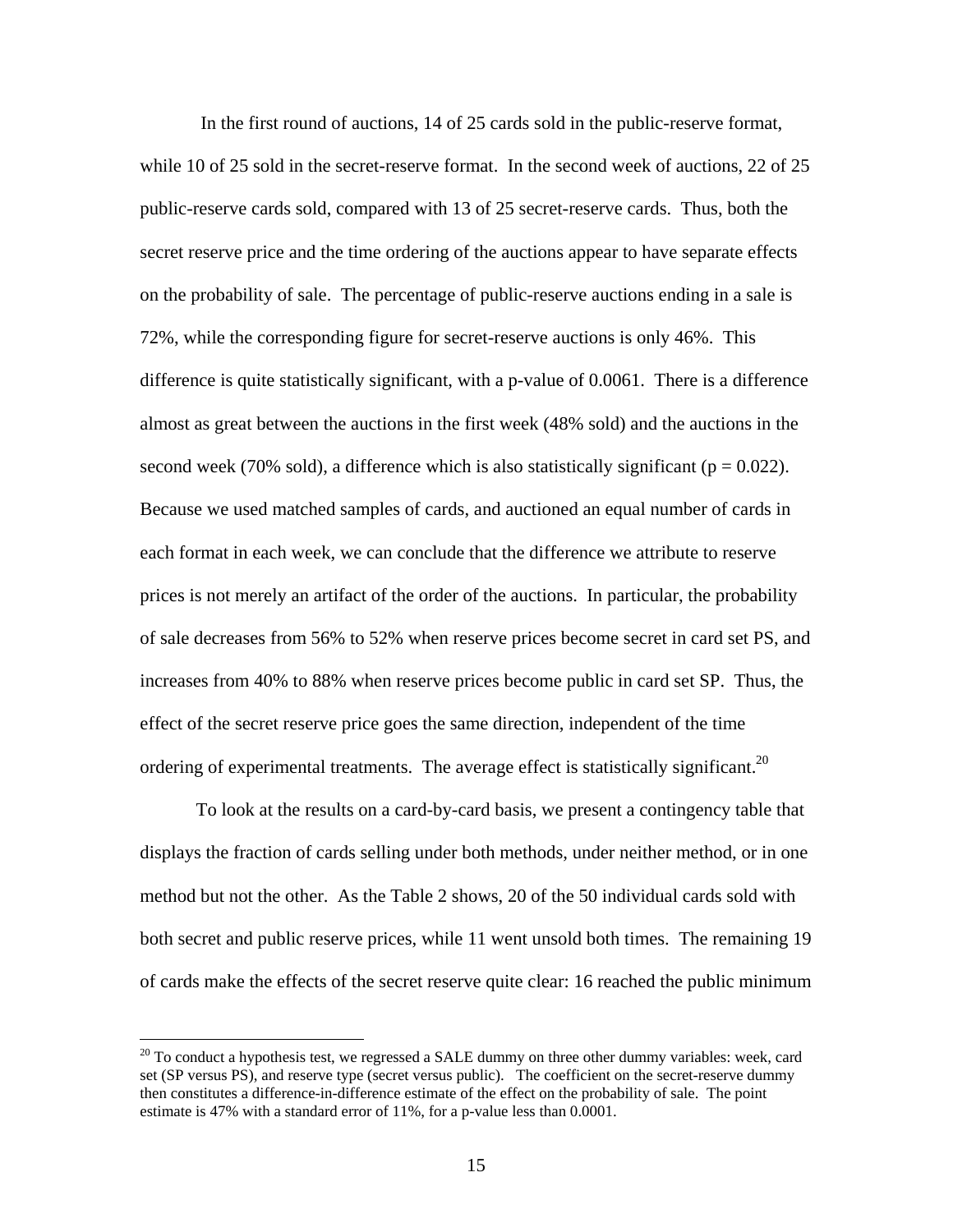bid but failed to reach the equivalent secret reserve, while only 3 reached the secret reserve but failed to reach the equivalent public minimum bid.

Overall, these results indicate that using a secret reserve price caused the probability of sale to decrease. Since our experiment used equivalent price levels for both public and secret reserves, we conclude that the use of a secret reserve represents a clear loss for the seller, even without taking into account the extra fees imposed by eBay for the use of secret reserves.

### **4.2. Participating Bidders**

1

As noted above, the effects of secret versus public reserve prices are most likely to occur through their effects on bidders' entry decisions. In this subsection, therefore, we present some measurements of the behavior of individual bidders.

In the first week of auctions, the public-reserve cards received a total of 26 bids, while the secret-reserve cards received  $85$  bids.<sup>21</sup> In the second week, the public-reserve cards received 53 bids, while the secret-reserve cards received 101 bids. These raw statistics appear to go in the opposite direction from those presented on the probability of sale, as we observe a higher number of bidders when reserve prices are secret than when they are public. However, this proves to be an artifact of the data-generating process. In an auction with a substantial public minimum bid, the eBay system accepts no bids less than that amount. By contrast, in an auction with a low minimum bid and a high reserve price, eBay accepts any bids that are above the current bid amount, so bids are not

<sup>&</sup>lt;sup>21</sup> When we refer to "number of bids" in this paper, we always use a count that measures only one bid per bidder per good. Although a single bidder might raise his bid multiple times, at the time of the experiment eBay's bid history recorded only the final bid submitted (their maximum willingness to pay) by each individual on each card, and this is what we count in our statistics. In current eBay bid histories individual bidders may be listed multiple times.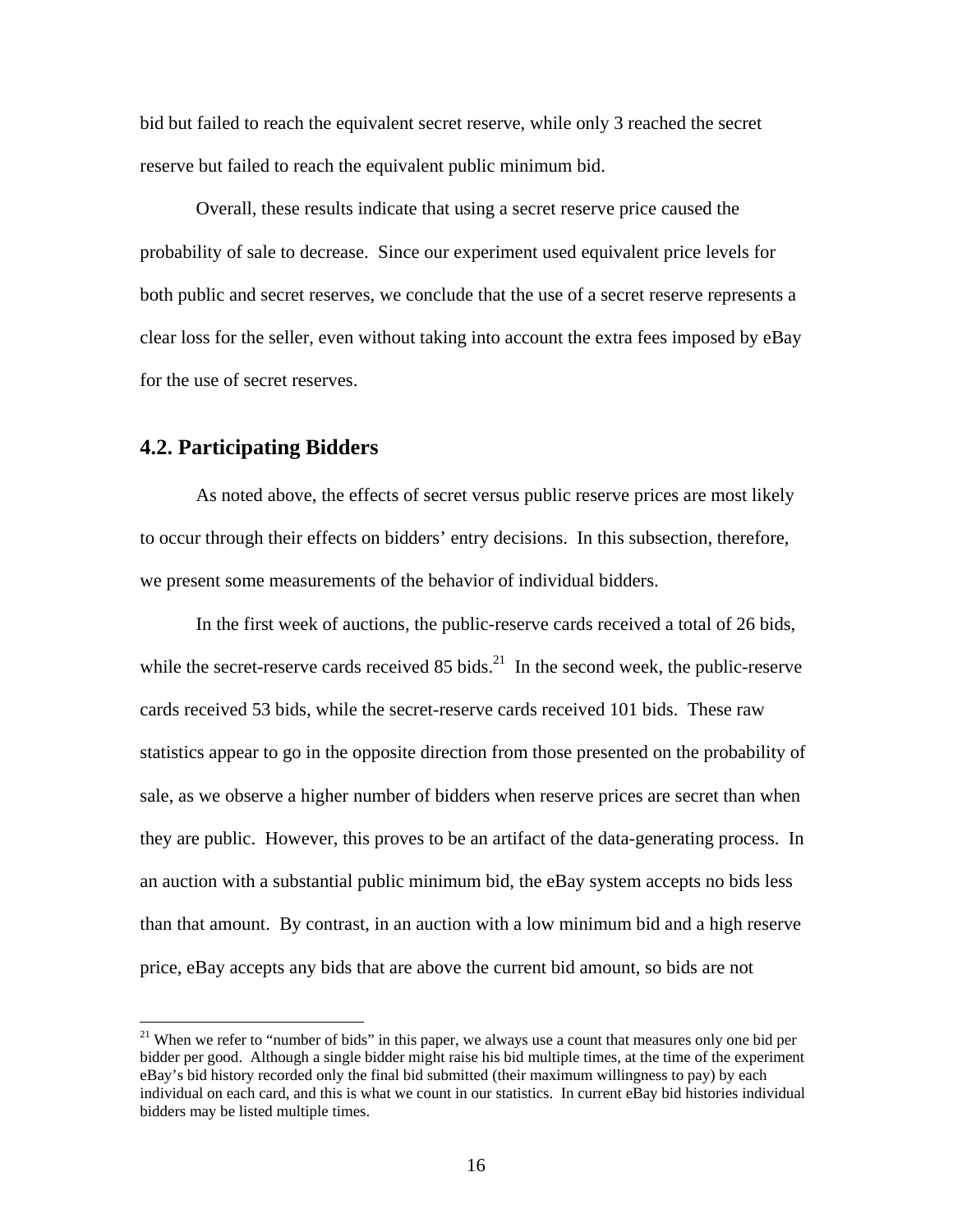screened out in the same way they are in the public-reserve treatment. To provide a more meaningful measurement, we define a "serious bid" as one above the amount of the reserve price. Focusing only on serious bids, we find 26 in the public-reserve treatment versus 17 in the secret-reserve treatment during the first week, and 53 public-reserve versus 26 secret-reserve serious bids during the second week.

For hypothesis testing, we turn to a regression analysis of the number of serious bids per auction. We run a least-squares regression of SERBIDS, the number of serious bids on a card, against two dummy variables: PUBLIC, which equals 1 with a public reserve versus 0 with a secret reserve, and SECOND, which equals 1 for the second week of auctions and 0 for the first. To control for differences in demand among the 50 different card types used, our specification also includes a full set of card-specific fixed effects $^{22}$ 

Both of the independent variables have positive, statistically significant effects on the number of serious bids. The coefficient on PUBLIC indicates that on average, cards with public reserve prices attracted 0.72 more serious bidders than did cards with secret reserve prices. The identical coefficient on SECOND indicates that cards auctioned in the second week attracted 0.72 more serious bidders on average than did cards auctioned in the first week.<sup>23</sup> The estimated fixed effects ranged from  $-1.5$  to  $+3.5$  bidders per card.

 $\overline{a}$ 

<sup>&</sup>lt;sup>22</sup> Given that both PUBLIC and SECOND turn out to have significant effects, a previous reader of this paper suggested including an interaction term PUBLIC\*SECOND in the regression as well. However, such an effect would not be identified in our specification. Because the experiment is designed to measure differences between identical pairs of cards, we already include a full set of card-specific dummy variables. The proposed regressor PUBLIC\*SECOND turns out to be a linear combination of PUBLIC, SECRET, and the dummy variables, so it cannot be included in the regression. If we drop the card dummies, and include only PUBLIC, SECOND, and the interaction term, we find that all three coefficients are positive but none are statistically significant at the 10% level, so the PUBLIC treatment effect is not statistically significantly different in one week versus the other.<br><sup>23</sup> Because the two independent variables produced identical coefficient and standard-error estimates, we

initially feared that we had made a computational error. However, it turns out (as one can verify from the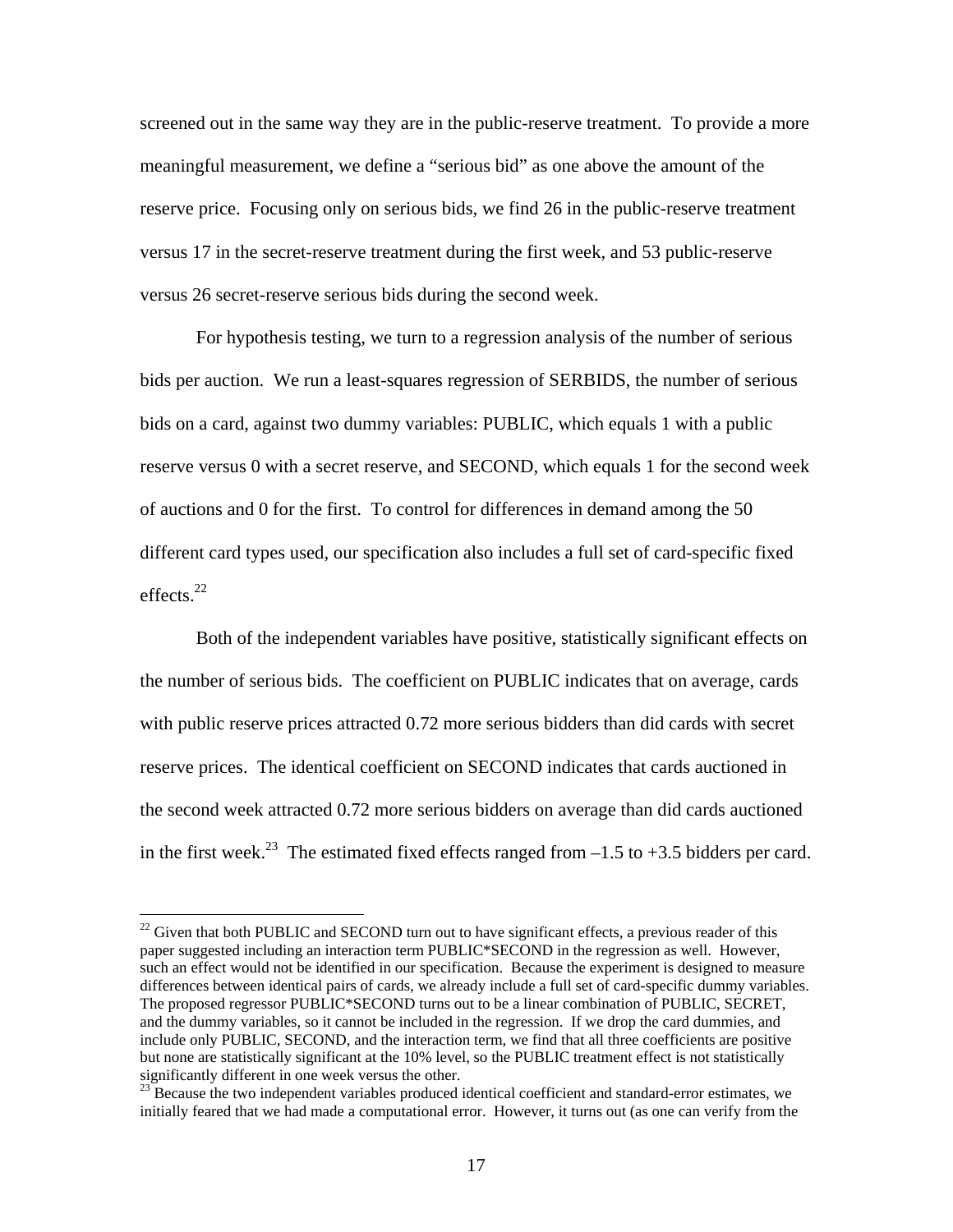Overall, our results indicate that although auctions with secret reserves register more bidding activity on eBay, they actually attract fewer serious bidders (i.e., bidders willing to bid at least as much as the reserve price) than do auctions with equivalently high public minimum bids.

One might wonder whether this difference in the number of observed serious bidders could be due to data censoring, rather than due to differences in the number of bidders who *wanted* to participate. In particular, because eBay will not register a bid amount lower than the current high bid in an auction, it is possible that a bidder arriving late in the auction will find his willingness to pay will already have been exceeded, so he will not show up in the data. If secret-reserve auctions reached high prices faster than did public-reserve auctions, then our results could be caused by this data-censoring effect rather than by differences in actual bidder participation. We did not save detailed information about the time path of prices in our auctions, so we cannot be certain about this possible source of bias, but we believe the data-censoring effect is likely to be small. Bajari and Hortaçsu (2003) and Roth and Ockenfels (2002) both find that eBay bidders tend to submit bids very late in auctions, which would minimize the possibility of bidders being screened out merely because they arrive on the last day of the auction.

Inspired by these other authors, we did record some statistics on the extent of late bidding. First, we recorded the number of bidders submitting their final bids in the last 90 minutes of the seven-day period: 43% of participating bidders in the public-reserve auctions (34 of 79), and 31% in the secret-reserve auctions (58 of 186). These figures

descriptive statistics in Table 1) that the conditional mean number of serious bids per card increases from 0.86 to 1.58 on average when moving from a secret to a public reserve price, and again from 0.86 to 1.58 on average when moving from the first to the second week of the experiment. The identical standard errors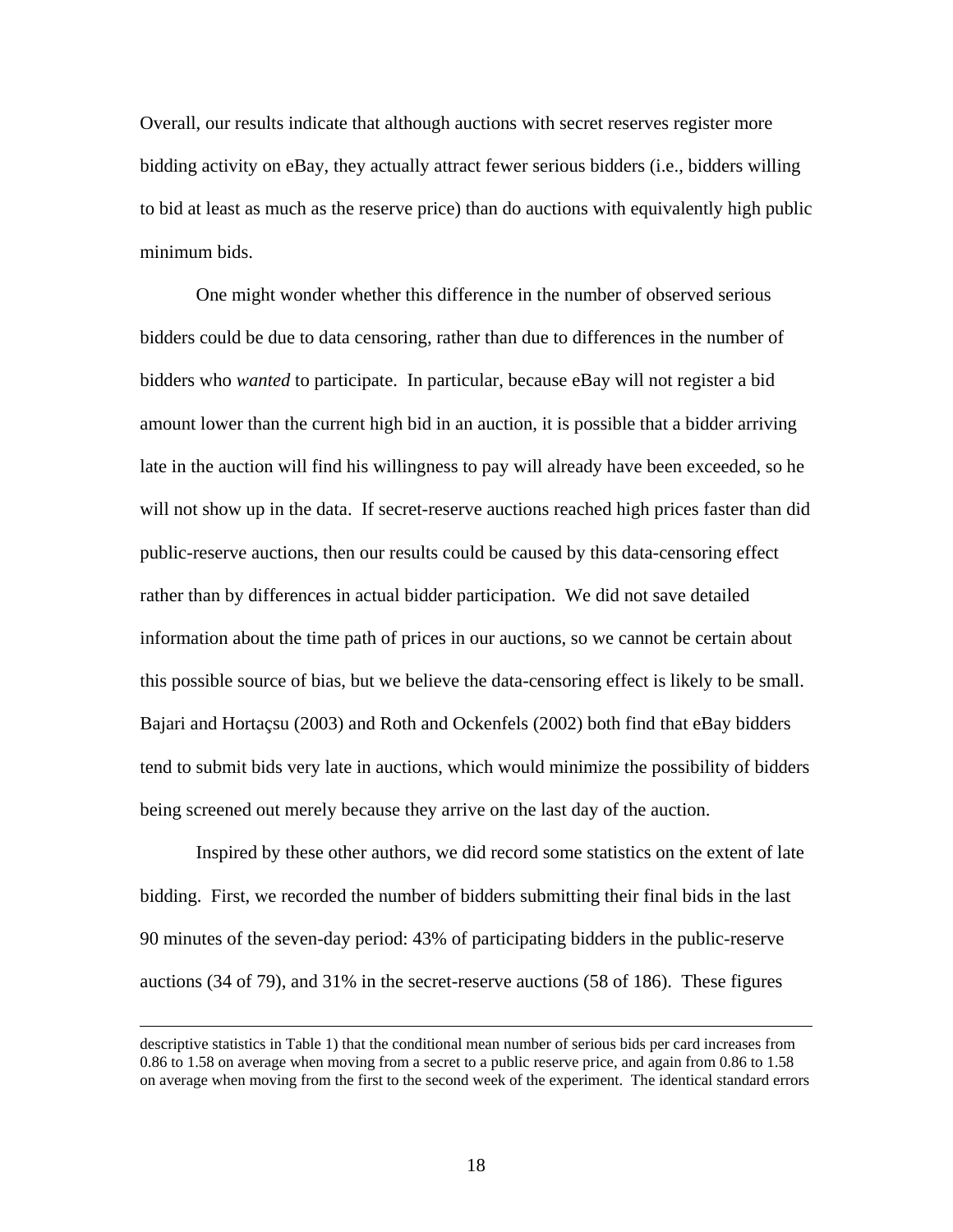include all bidders, not just serious bidders who bid above the reserve price. We also found that 58% of winning bids occurred in the last 90 minutes of public-reserve auctions (21 of 36), compared with 65% of winning bids in secret-reserve auctions (15 of 23). Of the two statistical measures we collected, the second one would seem to be a better indicator of bidding activity by serious bidders, because it restricts attention to those auctions where the reserve price was exceeded. Overall, any differences in late bidding activity between public-reserve and secret-reserve auctions appear to be insignificant, which indicates that any data-censoring bias on the number of serious bidders is also likely to be minimal.

To summarize, we find the number of serious bidders observed in our experiment to be higher in public-reserve auctions than in the equivalent secret-reserve auctions. This could well be the reason for our final finding, presented in the next section: that realized auction prices are also higher with public than with secret reserve prices.  $24$ 

### **4.3. Auction Price**

The most interesting outcome to measure is the price realized in the auction. Simple descriptive statistics in Table 1 show that of the 100 auctions in the experiment, 41 auctions failed to reach the reserve price, 27 sold exactly at the amount of the reserve,

result from the experimental design, which ensures that each of the two dummy variables equals 1 exactly 50% of the time, which means that they have identical variances.<br><sup>24</sup> As noted in footnote 13, increased participation need not increase the price, if bidders' values are not

independent of each other. Bajari and Hortaçsu (2003) assume a common-value model of eBay auctions for proof sets of coins, and in their econometric model secret reserve prices decrease entry and thereby increase revenues. In their reduced-form regressions, they estimate that the presence of a secret reserve reduces the number of bidders per auction by .162 on average, though the effect is statistically insignificant.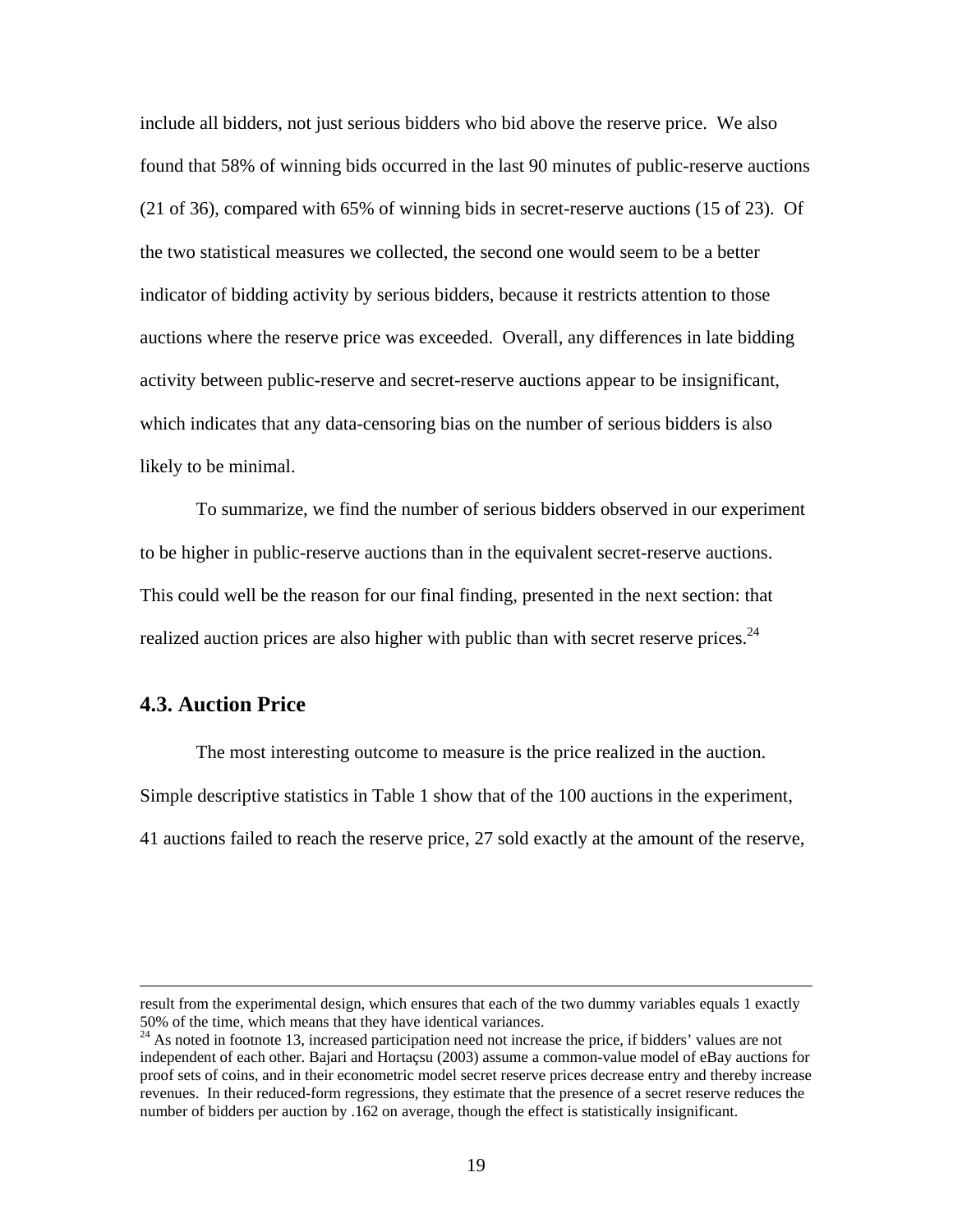and 32 sold at prices above the reserve.<sup>25</sup> We now wish to measure the effect of public versus secret reserve prices on the level of the price reached in the auction.

We define our variable PRICE to be the "current bid" reported by eBay at the end of the auction. Because of the way eBay's proxy-bidding system works, PRICE generally equals one increment over the amount of the second-highest bid submitted. The exceptions are: (1) if no bid exceeds the minimum bid, PRICE equals the minimum bid, and (2) if the highest bid exceeds the reserve price but the second-highest bid does not, PRICE equals the amount of the reserve (whether public or secret). In the case of the first exception, we note that what we really want to measure is the price that would have resulted if the public minimum bid had not been "in the way." That is, when eBay registers no bidders in an auction, we assume that the PRICE variable is censored for that observation; the "latent price" is less than or equal to the PRICE recorded.<sup>26</sup>

To examine the effects of a secret reserve on the auction price, we report censored-normal maximum-likelihood linear regressions where PRICE is the dependent variable. Our Tobit-type maximum-likelihood procedure assumes the error term to be normally distributed, and considers the latent value of PRICE to be less than the amount of the minimum bid whenever the number of bids equals zero.<sup>27</sup> We use the same dependent variables as in the previous section, again including fixed effects to account

<sup>&</sup>lt;sup>25</sup> Recall that we set our reserve prices equal to 30% of published book values, so the actual eBay transaction prices do tend to be considerably lower than published lists of book values. Such price lists tend to be derived from surveys of collectible dealers' in-store prices, rather than from online-auction

transactions<br><sup>26</sup> Note that here we are assuming away any potential "bidding momentum" effect.<br><sup>27</sup> The only difference between our censored-normal regression and a standard Tobit is that our censoring point (the public minimum bid) varies from one observation to the next. We found that the software program *Stata* can easily handle such an estimation problem, with no programming required.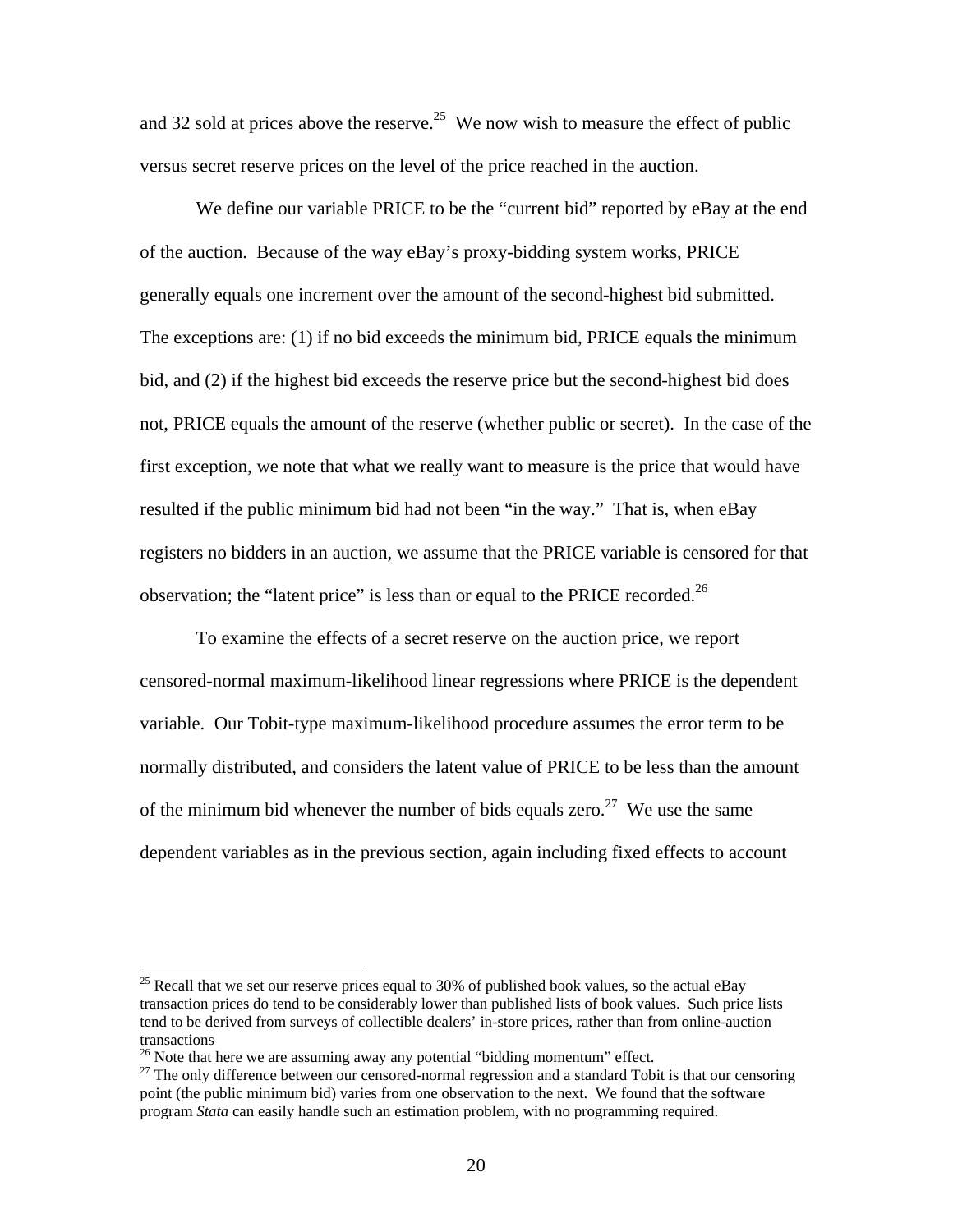for card-specific differences.<sup>28</sup> Our first specification is linear in the dependent variable PRICE, and the results are given in Table 4.

The coefficients on PUBLIC and SECOND are again both positive and statistically significant. The results indicate that a card sold during the second week of auctions will earn an average of \$0.62 more than the same card sold during the first week. More importantly, the results show that, holding all else constant, a public-reserve auction will generate a price \$0.61 higher, on average, than will a secret-reserve auction.

In Figure 2, we plot the estimated card fixed effects versus the reserve prices we employed. Two cards (Haunter, with a reserve price of \$1.20, and Seaking, with a reserve price of \$0.60) are omitted because these two cards had estimated fixed effects of negative infinity in the censored-normal regression. These two cards failed to elicit any bids in either treatment, even when the minimum bid was \$0.05, so they provided no information about the effects of either PUBLIC or FIRST on PRICE. Only three other cards, all in set SP, received no bids in their secret-reserve auctions, but these did receive bids in their subsequent public-reserve auctions. The figure shows that our reserve prices were reasonably well correlated  $(r = 0.64)$  with the resulting auction prices for each card. The regression line for this plot yields an intercept of –0.13 (not significantly different from zero at the 10% level), and a slope of 0.68 (significantly less than 1 at the 1% level),

 $28$  As a side note, we also tried another specification that replaced the card-specific fixed effects with bookvalue as a single regressor (thereby restricting the functional form considerably, in exchange for increased degrees of freedom). To our surprise, this was a gross misspecification: the book value coefficient was insignificantly different from zero (though we expected it to be positive), while the coefficient on PUBLIC had the opposite sign (and statistically significant) from that in the fixed-effects specification. We found this particularly surprising because the experiment was constructed to ensure that the fixed effects and the book value were completely uncorrelated with the PUBLIC dummy variable, in order to eliminate the possibility of omitted-variable bias. Indeed, if our model were ordinary least squares, the PUBLIC coefficient would be guaranteed to be the same in both regressions, no matter how much measurement error we might have in the book value. However, we find that in our censored-normal specification, the book-value regressor (presumably measured with error) can yield quite misleading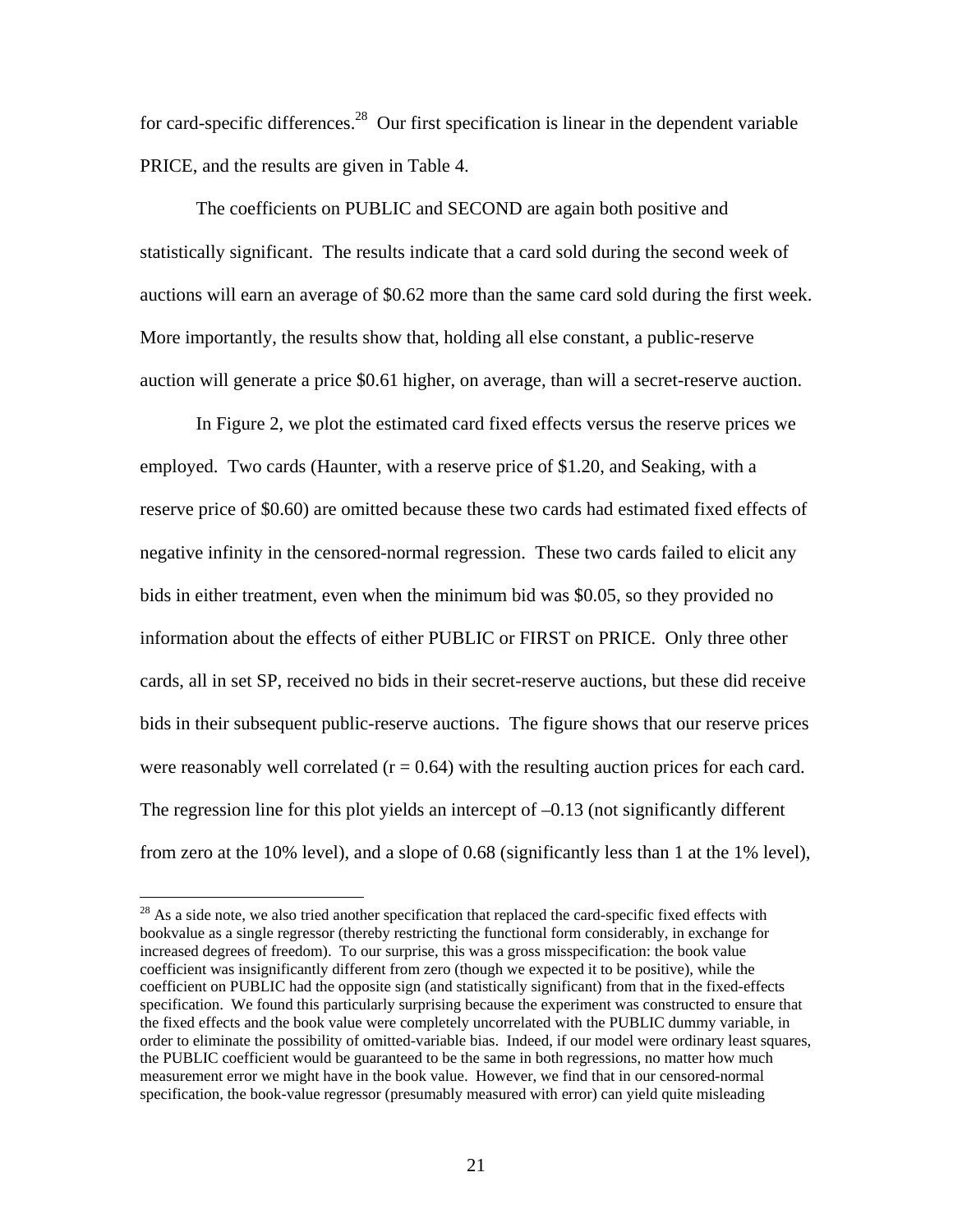indicating that auction prices increase somewhat less than one-for-one with the reserve prices we chose as 30% of book value. Even when we omit the outlier on the upper right of the plot (Pikachu), the estimated slope of the line increases only to 0.74 (still significantly less than 1 at the 5% level).

As a specification check, we also report, in Table 5, a regression where the dependent variable is the natural logarithm of price. Again, both coefficients are positive and statistically significant. By exponentiating the point estimates, we find that on average, a second-week auction generates a 53% higher price than a first-week auction, and a public reserve generates a 90% higher price than a secret reserve. The main difference between the linear and the logarithmic specifications is that in the logarithmic specification, the effect of the main treatment variable (PUBLIC) is greater in magnitude than that of the nuisance variable (SECOND). (This difference is not statistically significant at the 5% level, however.) We conclude that our main result is robust to our choice of specification: a secret reserve price has a negative, statistically significant effect on the realized auction price.

### **5. Conclusion**

We have found that the use of secret reserve prices caused us to earn less revenue as sellers, relative to the practice of making our reserve prices publicly known. Making our reserve prices secret had negative effects on probability of selling a card, the number of serious bidders in the auction, and the price received from the winning bidder. Only 46% of secret-reserve auctions resulted in a sale, compared with 70% of public-reserve

results. We feel much more sanguine about the fixed-effects results reported here, which are robust to measurement error in the book value.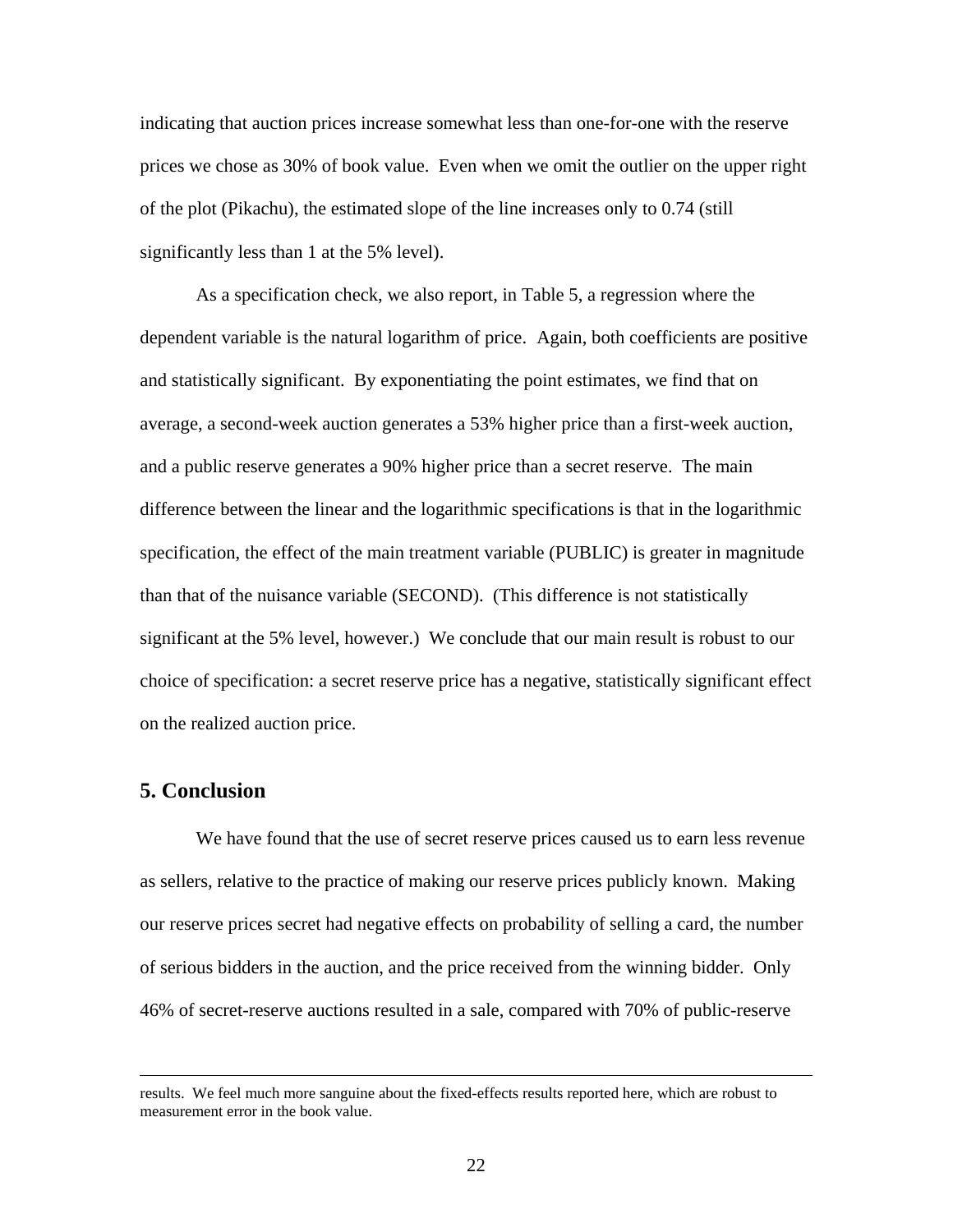auctions for the same goods. Secret-reserve auctions resulted in 0.88 fewer serious bidders per auction, and \$0.62 less in final auction price, than did public-reserve auctions on average. We can therefore recommend that sellers avoid the use of secret reserve prices, particularly for Pokémon cards. Our negative recommendation would remain the same even if eBay did not charge an additional fee for the use of secret reserves, as the effects on the auction outcome are negative even without taking this fee into account. We do not know how far our results will generalize; it is possible that they will fail to hold for some other types of goods or other ranges of prices. In fact, as we only experimented with one reserve-price level, they might even fail to hold for other reserveprice levels with these same goods. Our results provide some quantitative support for the following recommendation by Kaiser and Kaiser (1999) to eBay sellers in *The Official eBay Guide*: "If your minimum sale price is below \$25, think twice before using a reserve auction. Bidders frequently equate reserve with expensive."<sup>29</sup>

The quote from Kaiser and Kaiser implies a belief that sellers of more expensive goods (over \$25) might tend to benefit more from the use of secret reserves, though they present no quantitative evidence on this topic. And indeed, Bajari and Hortaçsu (2003) document the empirical fact that, for mint sets of US coins, "items with higher book value tend to be sold using a secret as opposed to posted reserve price with a low minimum bid." Using a structural econometric model to estimate bidding parameters, they compute results consistent with observed behavior. In particular, they conclude from their simulations that for items with book values less than \$10, a public minimum bid dominates a secret reserve for the seller, but for items with book values greater than \$10, a secret reserve dominates a public minimum bid. They note that this prediction is

 $29$  Kaiser and Kaiser (1999), pg. 106.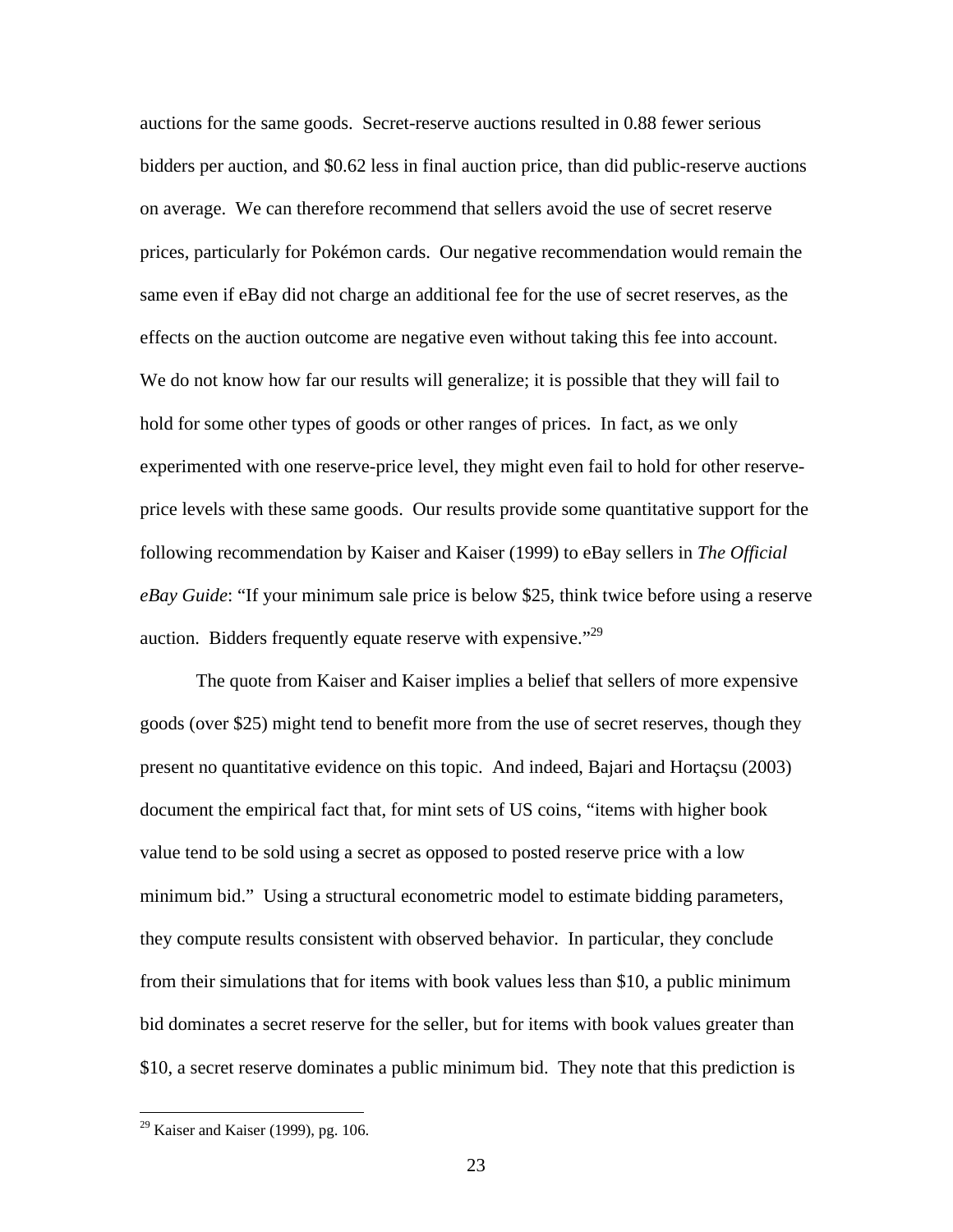consistent with their data on seller behavior, as they observe secret reserves more often in auctions for higher-valued proof sets.

Our results are somewhat inconsistent with those of Bajari and Hortaçsu. Their estimated model predicts that "expected revenue from a secret reserve price exceeds the revenue from an ordinary auction where the minimum bid is set at the same level as the secret reserve price," because of winner's-curse effects. In their model, it is only eBay's secret-reserve fees that cause secret reserves not to be worthwhile for low-valued goods. By contrast, we find in our experiment that secret reserve prices have negative effects on expected revenues, even without taking into account the additional fees incurred. Perhaps Bajari and Hortaçsu have made an inaccurate modeling assumption, or perhaps there is some important difference between bidding for coin sets and bidding for Pokémon cards.

In any case do take the valuable point both from Kaiser and Kaiser (1999) and from Bajari and Hortaçsu (2003) that secret reserves might well become more useful to sellers when the goods being auctioned are more expensive. A new experiment, auctioning one hundred items each in the \$100 range, for example, could shed some important light on this question. Particularly useful would be to identify a category of goods for which reserve prices are very frequently used on eBay, because one might expect reserve prices to be employed most often in those categories of goods where they prove to be most useful for sellers. We know from casual experience that secret reserve prices are used in considerably less than half of Pokémon auctions, but we regrettably do not have any detailed statistics on the use of reserve prices in Pokémon cards or other categories. One exception we have is a dataset of Indian-head pennies from July and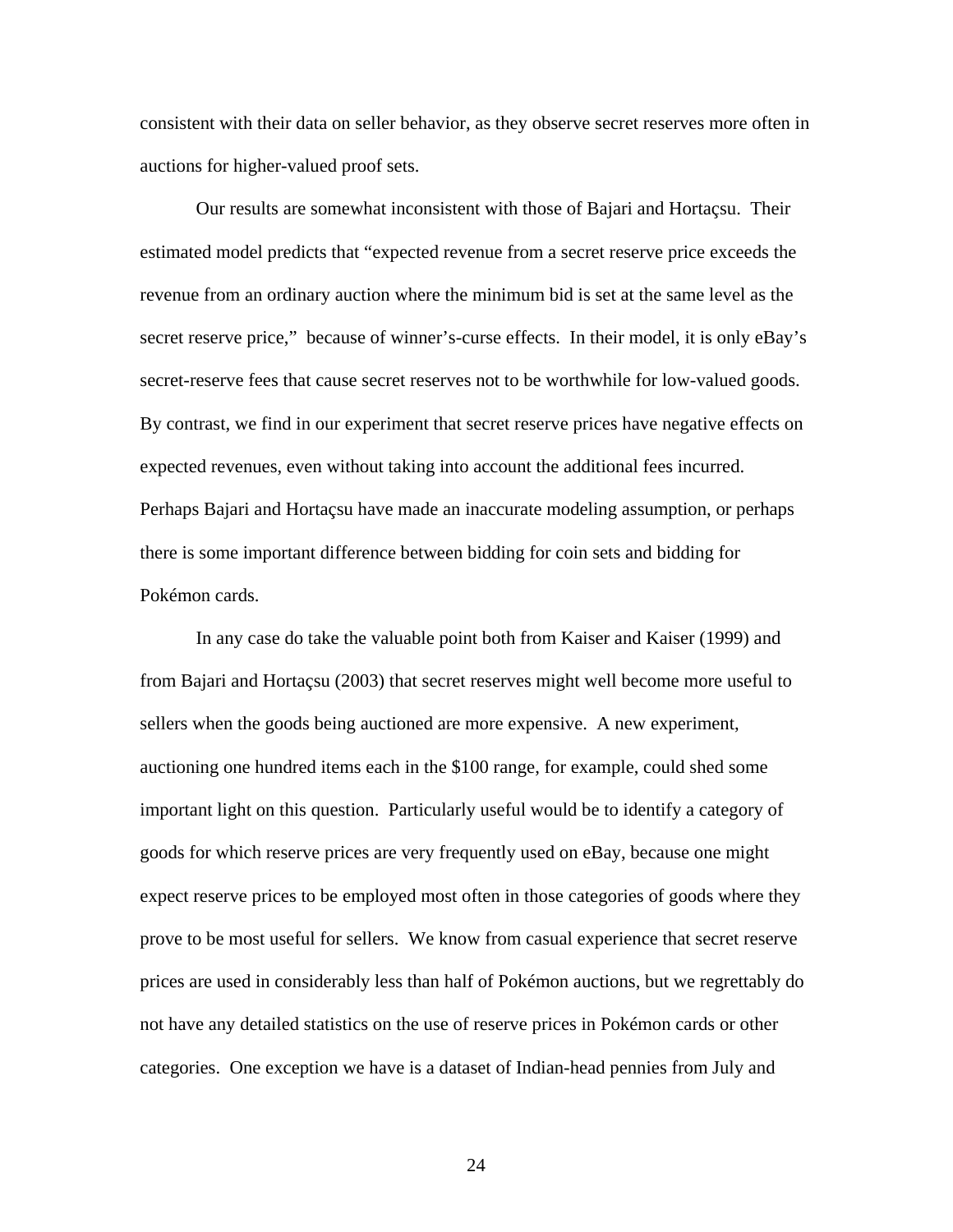August 1999, described in Lucking-Reiley, *et al.* (2004). In that data, with 2795 auctions of Indian cents with a mean book value of \$150 (minimum \$1, maximum \$25,000), we find that 19.3% employed secret reserve prices and 10.0% had secret reserve prices that were never met.

We note that there exists at least one possible explanation for the use of secret reserve prices on eBay that does not require them to produce higher revenues. When an eBay auction ends, the seller has access to the email addresses of all the bidders. Thus, when a reserve-price auction ends without a sale, the seller can email the high bidder to offer to sell the good to her anyway at the amount of her bid. This strategy allows the seller to avoid paying eBay its percentage commission on the final sale price. Of course, such an offer violates the terms-of-service agreement at eBay, but this would appear to be difficult to enforce. $30$  Sellers might therefore choose to employ high secret reserve prices to implement this strategy even if they do not expect the reserve to produce high auction revenues. Indeed, the more valuable the item, the higher eBay's standard commission would be, and hence the more incentive to use secret reserves to try to circumvent eBay's collecting the fee.

In order to estimate the prevalence of this practice, we conducted a survey of bidders on eBay. By examining completed auctions on eBay, we identified the high bidders in 171 different auctions where the reserve price was never met. We collected this data across all categories on eBay, collecting a random sample according to eBay auction ID numbers. We then emailed a survey to those high bidders, identifying the

 $\overline{a}$ 

 $30$  Since the time of our experiment, eBay has implemented changes to make it more difficult for eBay users to contact each other outside of eBay. In particular, messages between users are now expected to go through the eBay messaging system, and users are prohibited from choosing usernames that reveal their private email addresses.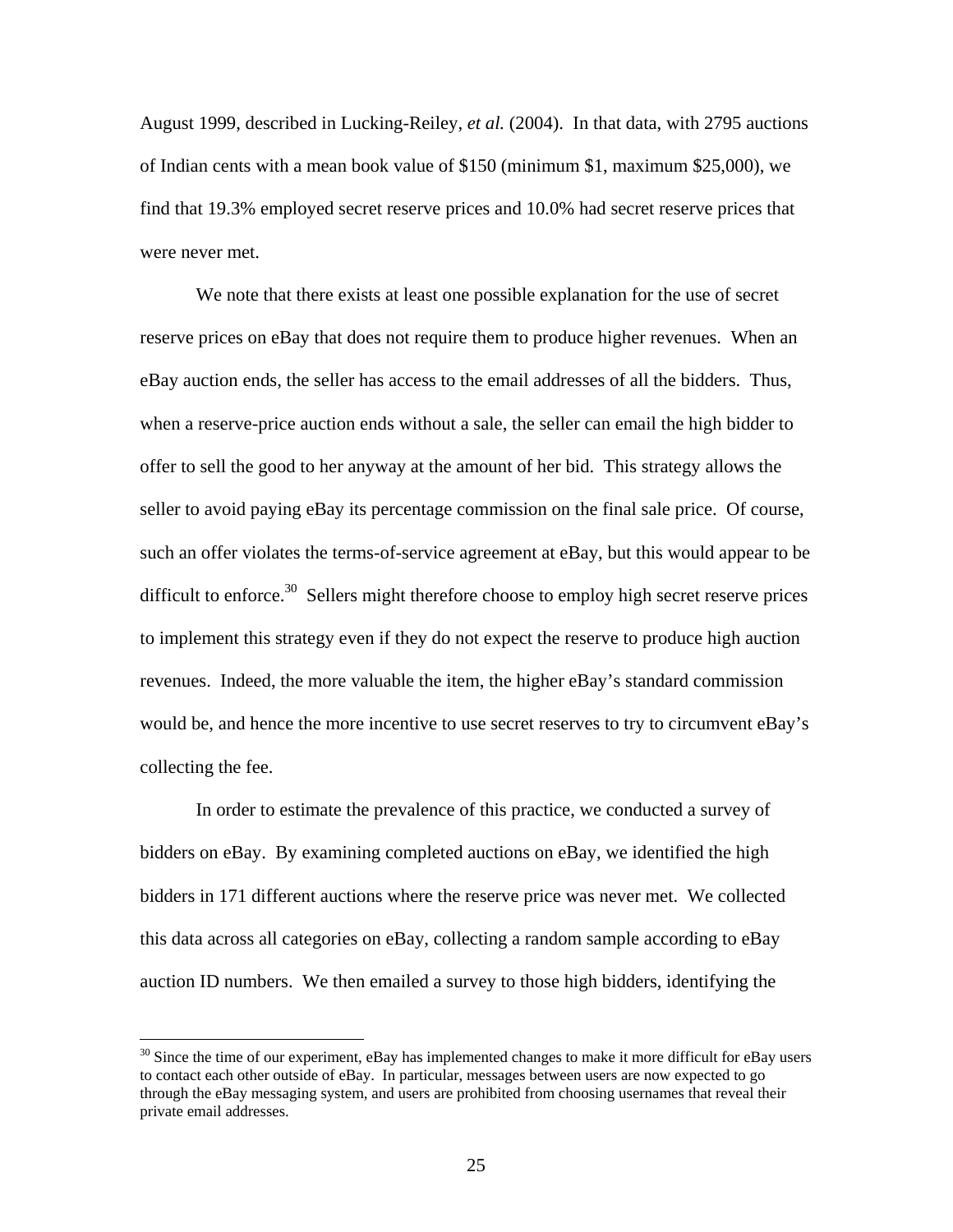specific auction in which they had been the high bidder, and asked each of them whether the seller had contacted them to offer to sell the item anyway. We received 48 responses, a response rate of 28%. Of the 48 respondents, 13 (or 27%) indicated that the seller did email them to offer to sell the item even though the auction itself had not resulted in a transaction. Of the thirteen, six were offered the item at the amount of their bid, six were offered a higher price than the bid amount, and one was offered a lower price than the bid amount. When asked if they had ever been contacted by the seller in such a situation, 52% of the 48 respondents indicated that they had, and 31% indicated that they had completed a transaction in this way at some point. Thus, the practice of unofficially completing a "reserve not met" transaction off of eBay does not happen every time, but it is reasonably prevalent, occurring in slightly more than a quarter of "reserve not met" auctions. 31

 Overall, then, we have learned that secret reserve prices can reduce realized auction prices, at least in auctions for Pokémon trading cards. We have also learned that there are reasons why sellers might wish to use secret reserve prices, in particular the strategy of contacting the high bidder to try to conduct a transaction without actually paying eBay's commission. Open research questions remain, of course. First, for what types of goods are secret reserve prices most often employed? Second, for those types of goods, do secret reserve prices actually increase the prices realized in the auction? For example, a seller who fears bidder collusion might wish to use a secret reserve to deter

 $\overline{a}$ 

<sup>&</sup>lt;sup>31</sup> Sample-selection bias is likely to cause us to underestimate the frequency of this practice, to the extent that bidders might fear revealing that they were involved in a transaction that violates eBay's rules. However, we did promise anonymity to all of our respondents, and we also made sure to ask buyers about the sellers' behavior rather than about their own behavior in that specific transaction, to minimize such concerns on the part of respondents. Therefore, we expect the extent of sample-selection bias to be relatively modest.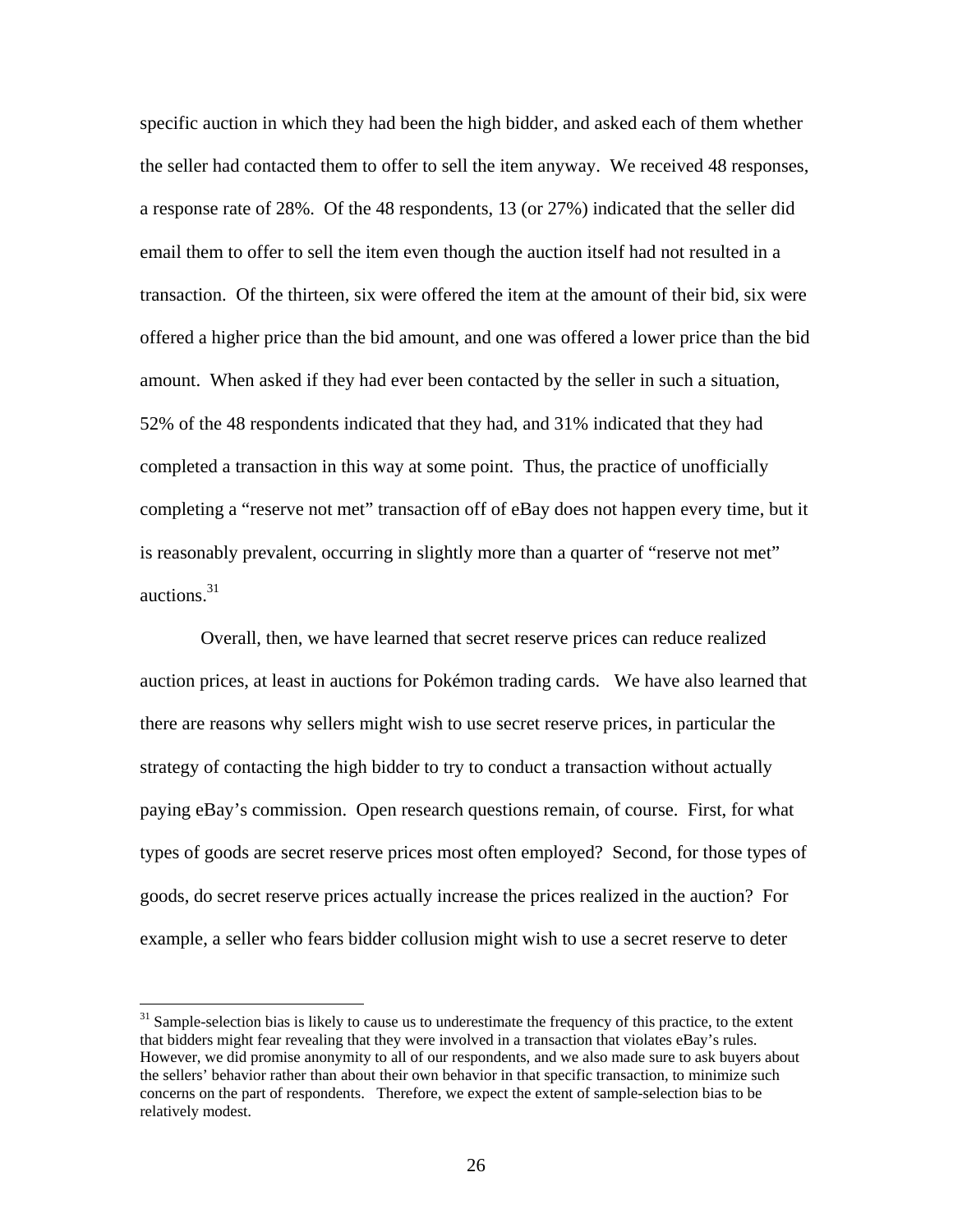pooling of bids at the public minimum bid amount. For now, we note that our results appear to be the only available direct measurements of the effects of secret reserve prices, and therefore we plan to eschew secret reserves when trying to maximize our own auction revenues on eBay.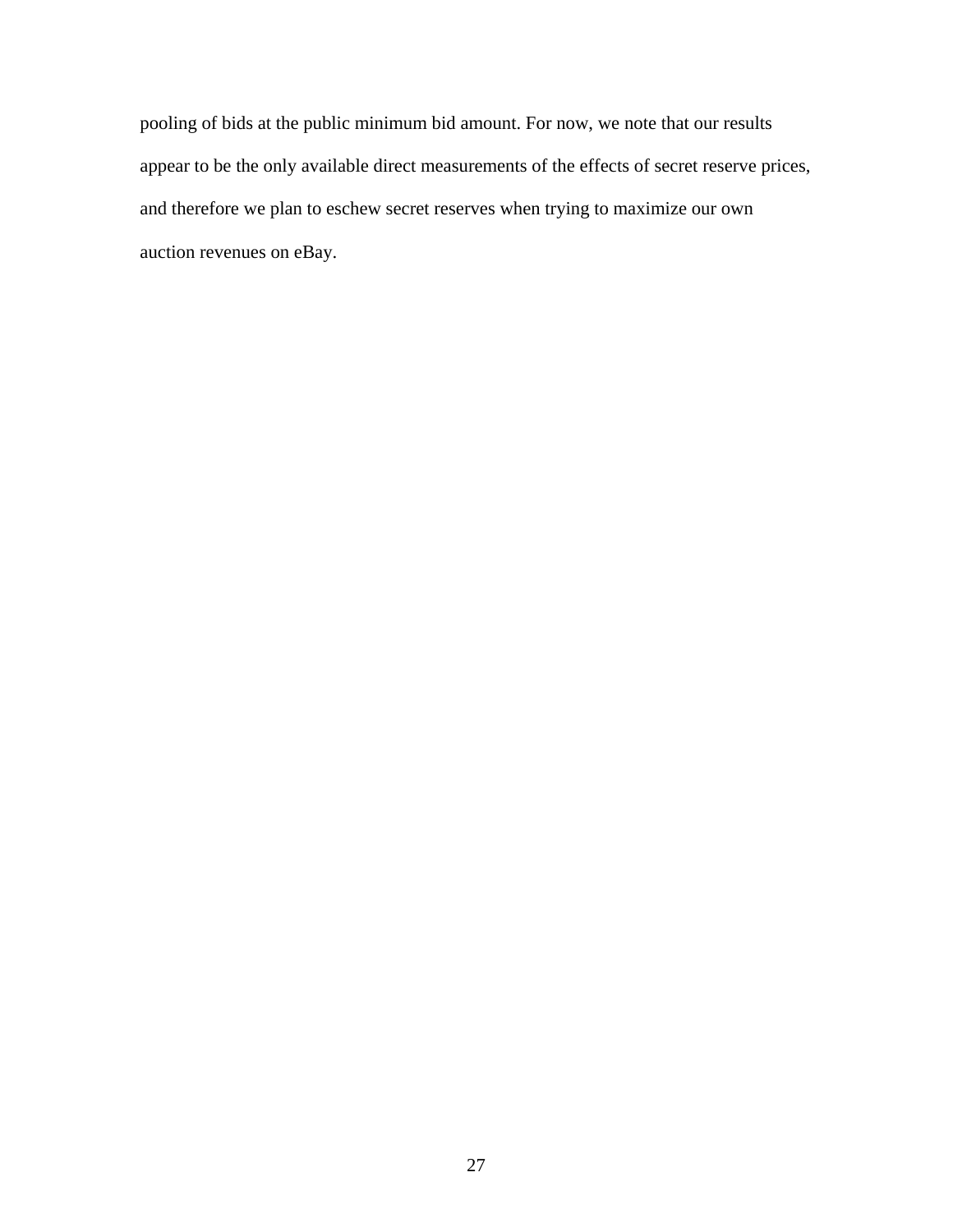### **References**

- Bajari, Patrick, and Ali Hortaçsu (2003): "Winner's Curse, Reserve Prices and Endogenous Entry: Empirical Insights from eBay Auctions," *RAND Journal of Economics*, 34(2), 329-355.
- *Collector's Value Guide: Pokémon*, premiere edition (1999), Middletown, CT: CheckerBee Press.
- Easley, Robert F. and Rafael Tenorio (2004): "Jump-Bidding Strategies in Internet Auctions," *Management Science*, 50(10), 1407-1419.
- Engelbrecht-Wiggans, Richard, John A. List and David H. Reiley: "Demand Reduction in Multi-unit Auctions with Varying Numbers of Bidders: Theory and Field Experiments," forthcoming, *International Economic Review*.
- Houser, Daniel and John Wooders: "Reputation in auctions: Theory and Evidence from eBay," forthcoming, *Journal of Economics and Management Strategy*.
- Kagel, John H. (1995): "Auctions: A Survey of Experimental Research," in *The Handbook of Experimental Economics*, J. Kagel and A. Roth, eds. Princeton: Princeton University Press, pp.501-585.
- Kaiser, Laura Fisher and Michael Kaiser (1999), *The Official eBay Guide to Buying, Selling, and Collecting Just About Anything*, Simon & Schuster, New York.
- Ku, Gillian, Deepak Malhotra, and J. Keith Murnighan (2004): "Milked for All Their Worth: Competitive Arousal and Escalation in the Chicago Cow Auctions," working paper, Northwestern University Kellogg Graduate School of Management.
- Lucking-Reiley, David (1999): "Using Field Experiments to Test Equivalence Between Auction Formats: Magic on the Internet," *American Economic Review*, 89(5), 1063- 1080.
- Lucking-Reiley, David (2000a): "Auctions on the Internet: What's Being Auctioned, and How?" *Journal of Industrial Economics*, 48(3), 227-252.
- Lucking-Reiley, David (2000b): "Vickrey Auctions in Practice: From 19<sup>th</sup>-Century Philately to Twenty-First-Century E-Commerce," *Journal of Economic Perspectives*, 14(3), 183-192.
- Lucking-Reiley, David, Doug Byran, Naghi Prasad, Daniel Reeves, (2004): "Pennies from eBay: the Determinants of Price in Online Auctions," working paper, University of Arizona.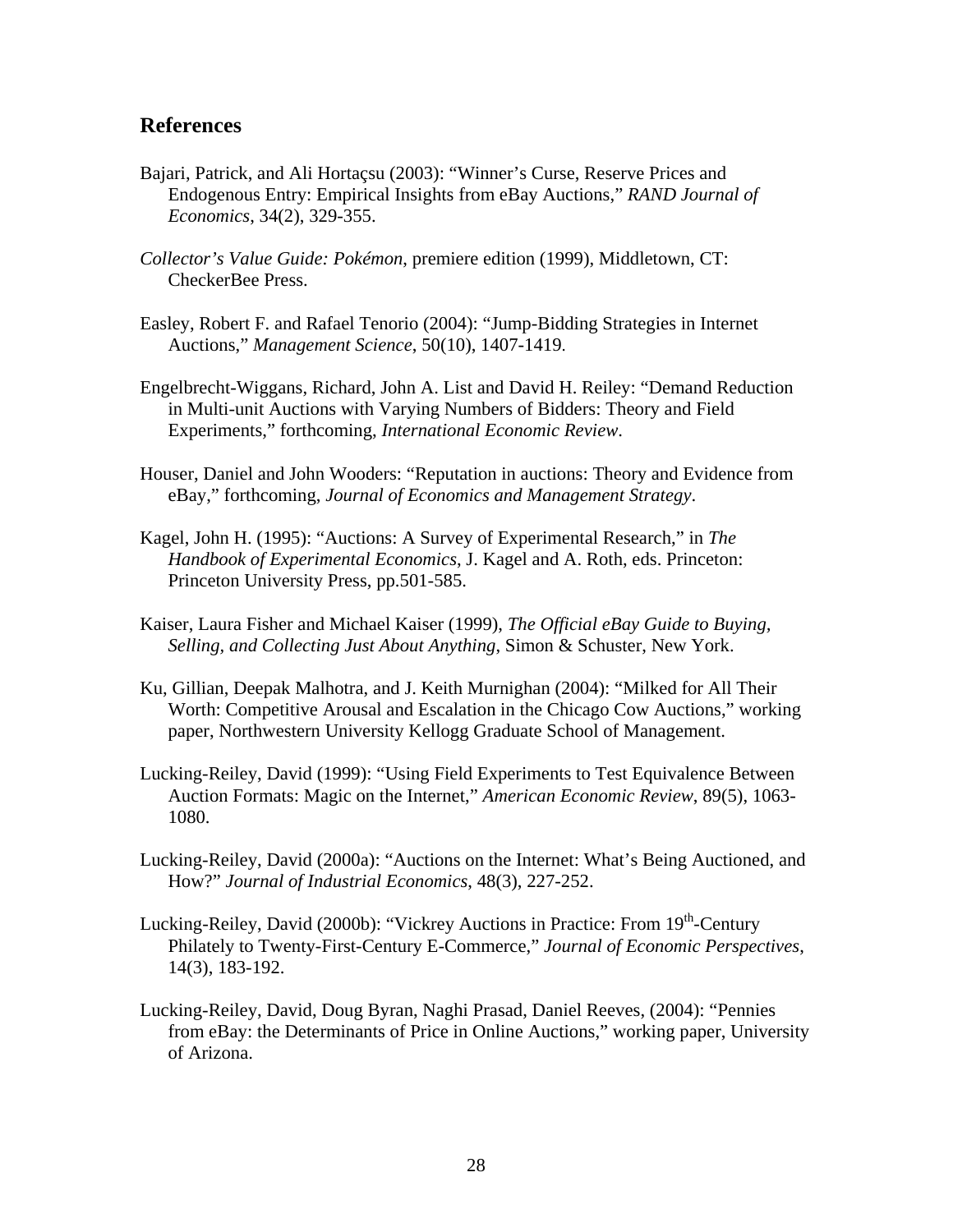- Melnik, Mikhail I., and James Alm (2002): "Does a Seller's eCommerce Reputation Matter?" *Journal of Industrial Economics,* 50(3), 337-350.
- Milgrom, Paul R., Robert J. Weber (1982): "A Theory of Auctions and Competitive Bidding," *Econometrica*, 50(5), 1089-1122.
- Pinske, Joris and Guofu Tan (2005): "The Affiliation Effect in First Price Auctions", *Econometrica*, 73(1), 263-267.

"Pokemania v. Globophobia," (1999) *The Economist*, November 20.

- Reiley, David H.: "Field Experiments on the Effects of Reserve Prices in Auctions: More Magic on the Internet," forthcoming, *RAND Journal of Economics*.
- Roth, Alvin E., and Axel Ockenfels (2002): "Last Minute Bidding and the Rules for Ending Second-Price Auctions: Theory and Evidence from a Natural Experiment on the Internet," *American Economic Review*, 92(4), 1093-1103.
- Vincent, Daniel R. (1995): "Bidding Off the Wall: Why Reserve Prices May be Kept Secret," *Journal of Economic Theory*, 65, 575-584.
- Wilcox, Ronald T. (1999): "Experts and Amateurs: The Role of Experience in Internet Auctions," *Marketing Letters*, 11(4), 363-374.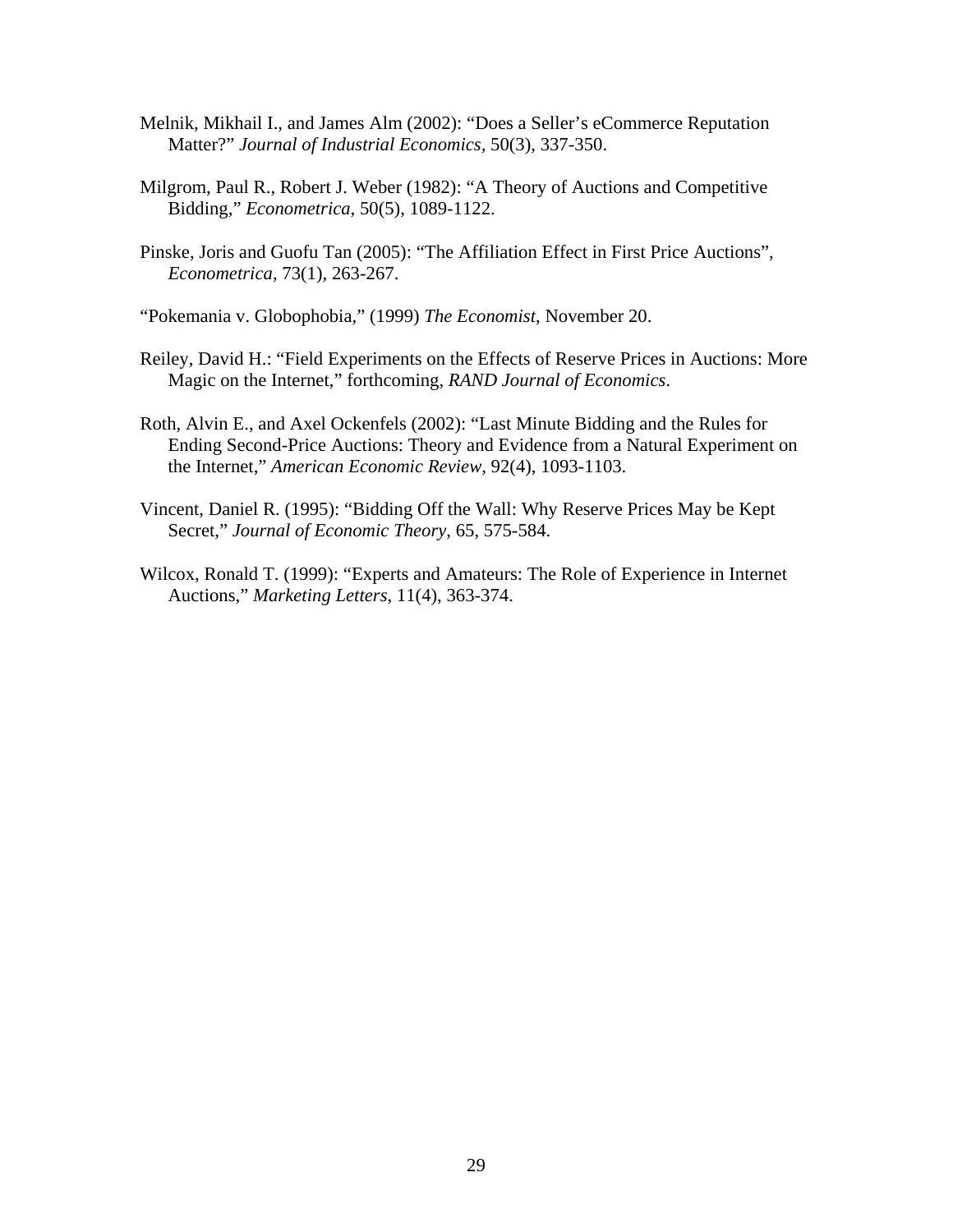| <i>Treatment name</i>                           | PS1     | PS2            | SP1            | SP2     | Total    |
|-------------------------------------------------|---------|----------------|----------------|---------|----------|
|                                                 |         |                |                |         |          |
| Type of reserve price                           | Public  | Secret         | Secret         | Public  |          |
| Week                                            | First   | Second         | First          | Second  |          |
| Number of auctions                              | 25      | 25             | 25             | 25      | 100      |
| Minimum card value                              | \$1.50  | \$1.50         | \$1.50         | \$1.50  | \$1.50   |
| Median card value                               | \$6.00  | \$6.00         | \$6.00         | \$6.00  | \$6.00   |
| Maximum card value                              | \$14.00 | \$14.00        | \$25.00        | \$25.00 | \$25.00  |
| Mean card value                                 | \$6.88  | \$6.88         | \$7.50         | \$7.50  | \$7.19   |
| Mean reserve price amount                       | \$2.19  | \$2.19         | \$2.40         | \$2.40  | \$2.30   |
|                                                 |         |                |                |         |          |
| Total number of bids <sup>7</sup>               | 26      | 101            | 85             | 53      | 265      |
| Total "serious" bids                            | 26      | 26             | 17             | 53      | 122      |
| Items sold                                      | 14      | 13             | 10             | 22      | 59       |
|                                                 | 10      | $\overline{2}$ | 5              | 10      | 27       |
| at the reserve price<br>above the reserve price | 4       | 11             | 5              | 12      | 32       |
|                                                 | 11      | 3              | $\overline{2}$ | 3       | 19       |
| Items receiving no bids                         |         |                |                |         |          |
| Total revenue on sold items                     | \$31.88 | \$34.85        | \$29.35        | \$65.61 | \$161.69 |
| Mean revenue on sold items                      | \$2.28  | \$2.68         | \$2.94         | \$2.98  | \$2.74   |
| standard deviation                              | \$1.96  | \$1.52         | \$1.27         | \$1.74  | \$1.65   |

**Table 1. Experimental design and descriptive statistics.** 

\* Here "number of bids" actually refers to the number of bidders. See footnote 21.<br>For a definition of "'serious' bids," see section 4.2.

.

| <b>Secret Reserve</b> | <b>Public Reserve</b> |           |  |  |
|-----------------------|-----------------------|-----------|--|--|
|                       | SOLD                  | ח ומצמו ו |  |  |
| <b>SOLD</b>           | 40%                   | 6%        |  |  |
| I INSOL D             | 32%                   | 22%       |  |  |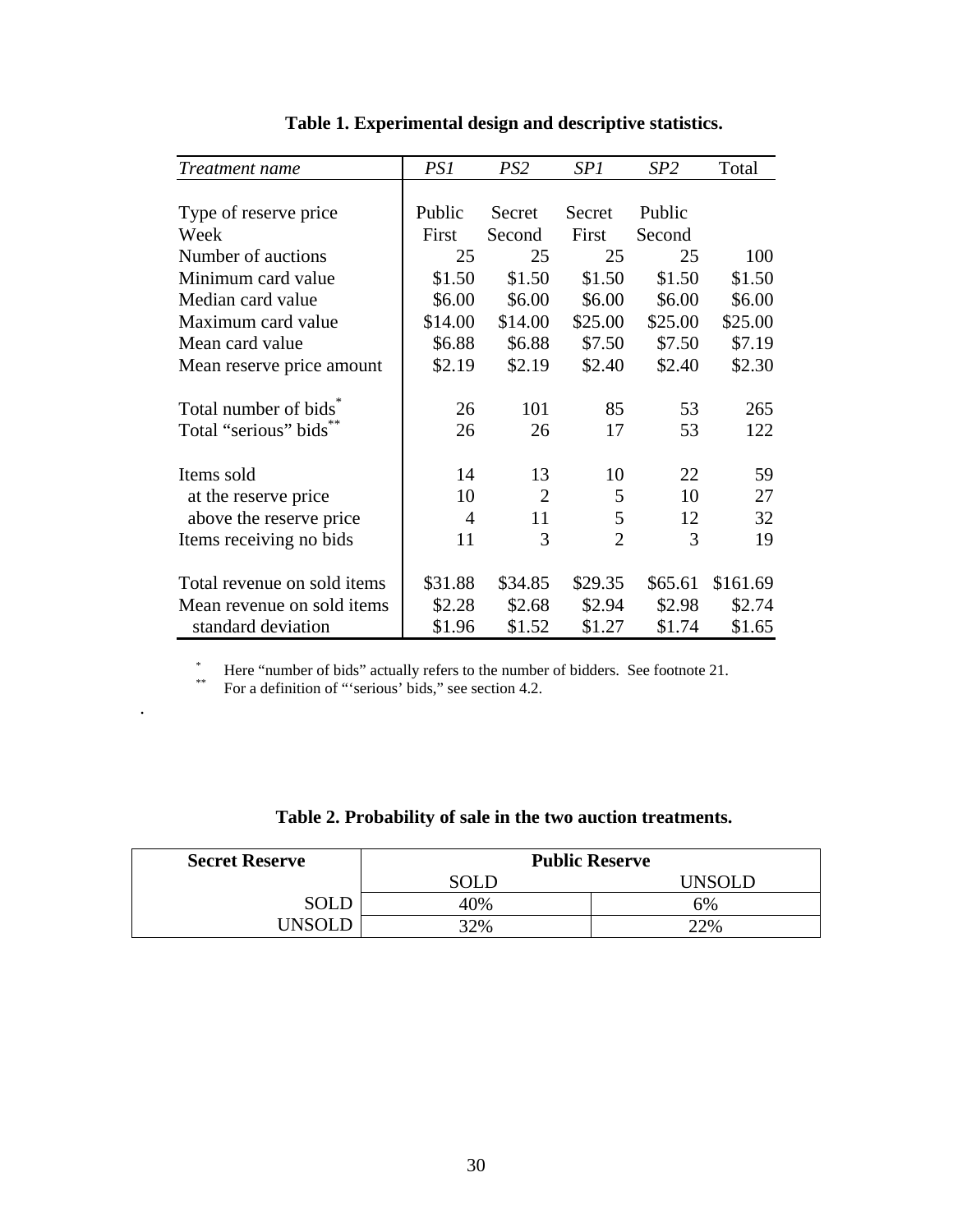### **Table 3. OLS regression of SERBIDS, the number of serious bids on a card.**

| $(N = 100, R^2 = 0.6526, 50$ card-specific fixed effects suppressed) |  |  |
|----------------------------------------------------------------------|--|--|
|                                                                      |  |  |
|                                                                      |  |  |

|               | Beta | <b>Standard Error</b> | t-statistic | p-value |
|---------------|------|-----------------------|-------------|---------|
| PUBLIC        | ר ה  | 0.263                 | 2.736       | 0.009   |
| <b>SECOND</b> | ∩ רי | 0.263                 | 2.736       | 0.009   |

### **Table 4. Maximum-likelihood regression of PRICE, the auction price.**

 $(N = 100, \text{log-likelihood} = -96.84, 50 \text{ card-specific fixed effects suppressed},$ 18 observations left-censored because they received no bids)

|               | Beta  | <b>Standard Error</b> | t-statistic | p-value |
|---------------|-------|-----------------------|-------------|---------|
| <b>PUBLIC</b> | 0.627 | 0.168                 | 3.722       | 0.001   |
| <b>SECOND</b> | ).660 | 0.168                 | 3.919       | 0.000   |

### **Table 5. Maximum-likelihood regression of ln(PRICE).**

 $(N = 100, \text{log-likelihood} = -85.44, 50 \text{ card-specific fixed effects suppressed},$ 18 observations left-censored because they received no bids)

|               | Beta  | <b>Standard Error</b> | t-statistic | p-value   |
|---------------|-------|-----------------------|-------------|-----------|
| <b>PUBLIC</b> | 1.688 | 0.139                 | 4.968       | $0.000\,$ |
| SECOND        | J.497 | 0.139                 | 3.584       | 0.002     |